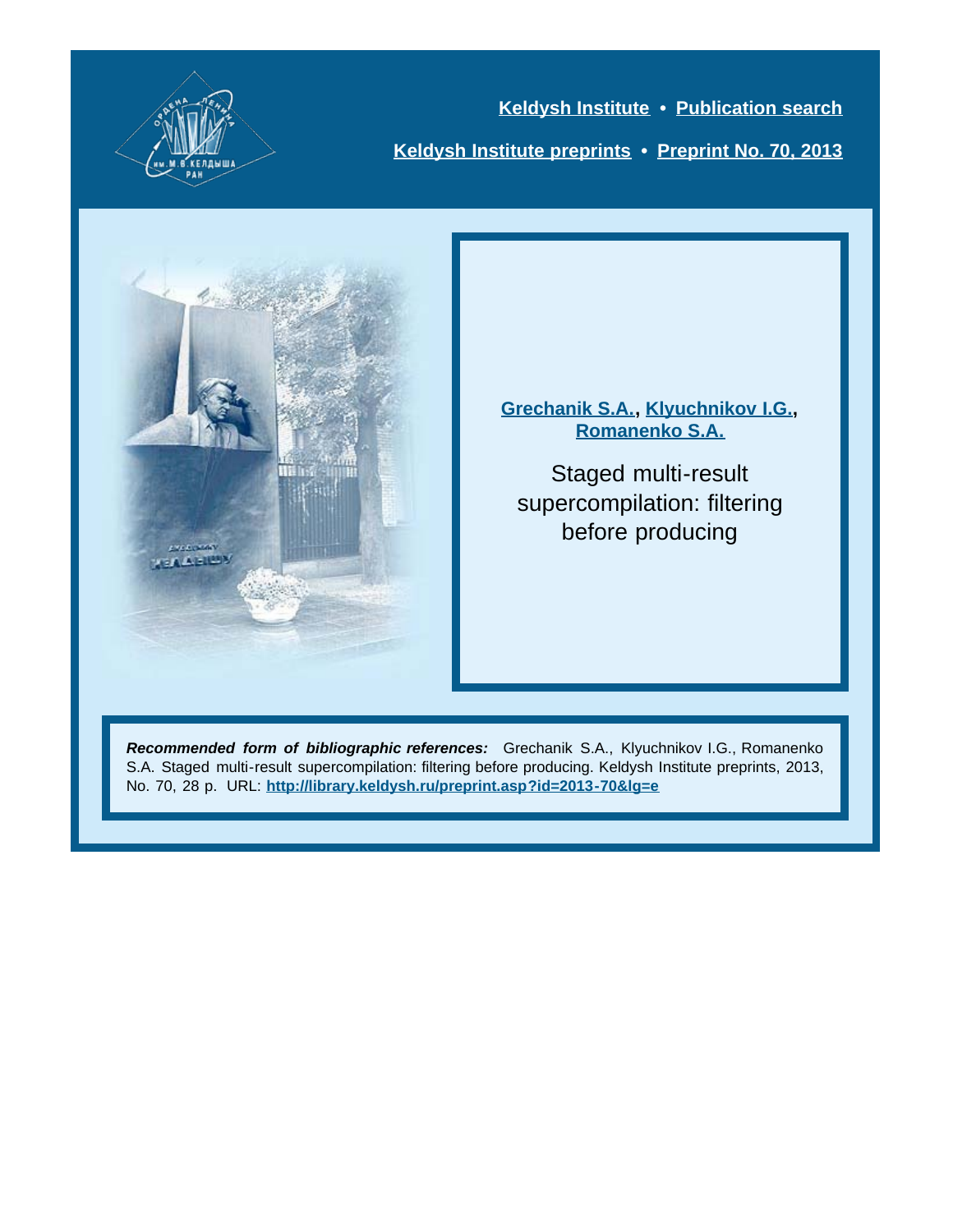#### KELDYSH INSTITUTE OF APPLIED MATHEMATICS Russian Academy of Sciences

Sergei A. Grechanik, Ilya G. Klyuchnikov, Sergei A. Romanenko

Staged multi-result supercompilation: filtering before producing

> Moscow 2013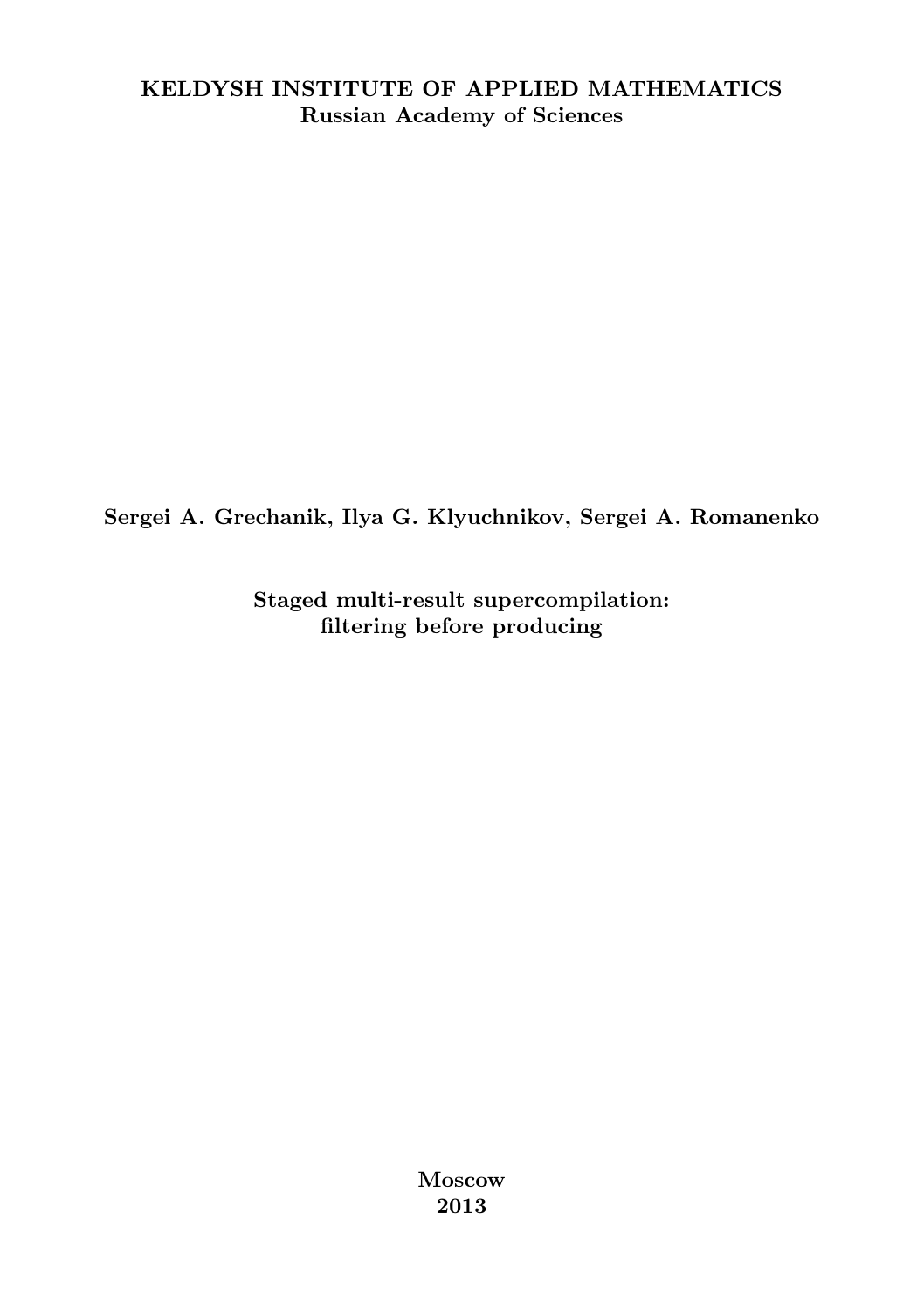#### Sergei A. Grechanik, Ilya G. Klyuchnikov, Sergei A. Romanenko. Staged multi-result supercompilation: filtering before producing

When applying supercompilation to problem-solving, multi-result supercompilation enables us to find the best solutions by generating a set of possible residual graphs of configurations that are then filtered according to some criteria. Unfortunately, the search space may be rather large. However, we show that the search can be drastically reduced by decomposing multi-result supercompilation into two stages. The first stage produces a compact representation for the set of residual graphs by delaying some graph-building operation. These operations are performed at the second stage, when the representation is interpreted, to actually produce the set of graphs. The main idea of our approach is that, instead of filtering a collection of graphs, we can analyze and clean its compact representation. In some cases of practical importance (such as selecting graphs of minimal size and removing graphs containing unsafe configurations) cleaning can be performed in linear time.

Supported by Russian Foundation for Basic Research grant No. 12-01-00972-a and RF President grant for leading scientific schools No. NSh-4307.2012.9.

#### С.А. Гречаник, И.Г. Ключников, С.А. Романенко. Стадированная многорезультатная суперкомпиляция: фильтрация результатов до их порождения

В случае применения суперкомпиляции в области решения задач, многорезультатная суперкомпиляция позволяет обнаруживать наилучшие решения благодаря тому, что порождается некоторое множество возможных остаточных графов конфигураций, которое затем фильтруется в соответствии с некоторыми критериями. К сожалению, пространство поиска при этом может получаться весьма обширным. Однако, мы показываем, что можно значительно уменьшить объем поиска разложив процесс многорезультатной суперкомпиляции в композицию из двух стадий. На первой стадии порождается компактное представление множества остаточных графов, которое получается в результате задержки некоторых операций по построению графов. Эти операции выполняются на второй стадии, когда компактное представление интерпретируется, в результате чего и генерируется множество графов. Основная идея предлагаемого подхода состоит в том, что вместо фильтрации множества графов можно выполнять анализ и чистку его компактного представления. Во многих случаях, представляющих практический интерес (таких, как отбор графов минимального размера или отбрасывание графов, содержащих ненадежные конфигурации) чистка может быть выполнена за линейное время.

Работа выполнена при поддержке гранта РФФИ № 12-01-00972-a и гранта Президента РФ для ведущих научных школ № НШ-4307.2012.9.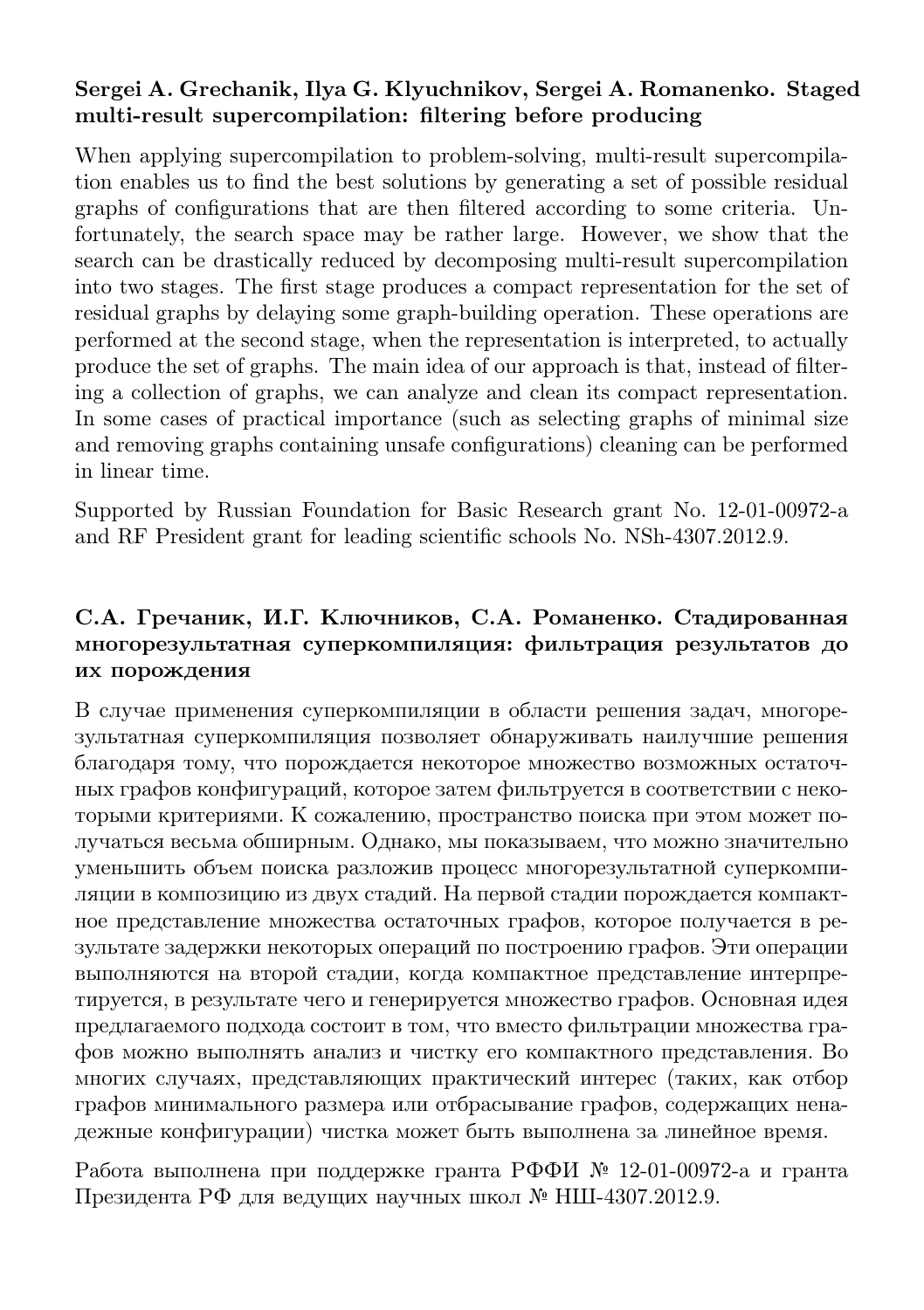## <span id="page-3-0"></span>1 Introduction

When applying supercompilation [\[41,](#page-27-0) [42,](#page-27-1) [45,](#page-27-2) [43,](#page-27-3) [44,](#page-27-4) [37,](#page-26-0) [38,](#page-26-1) [35,](#page-26-2) [33,](#page-26-3) [9,](#page-24-0) [21,](#page-25-0) [19\]](#page-25-1) to problem-solving [\[30,](#page-26-4) [31,](#page-26-5) [32,](#page-26-6) [29,](#page-26-7) [28,](#page-26-8) [10,](#page-24-1) [12,](#page-24-2) [15,](#page-25-2) [14,](#page-25-3) [22\]](#page-25-4), multi-result supercompilation enables us to find the best solutions by generating a set of possible residual graphs of configurations that are then filtered according to some criteria [\[13,](#page-24-3) [25,](#page-25-5) [23,](#page-25-6) [24\]](#page-25-7).

Unfortunately, the search space may be rather large [\[16,](#page-25-8) [17\]](#page-25-9). However, we show that the search can be drastically reduced by decomposing multi-result supercompilation into two stages [\[39,](#page-27-5) [40\]](#page-27-6). The first stage produces a compact representation for the set of residual graphs by delaying some graph-building operation. These operations are performed at the second stage, when the representation is interpreted, to actually produce the set of graphs. The main idea of our approach is that, instead of filtering a collection of graphs, we can analyze and clean its compact representation. In some cases of practical importance (such as selecting graphs of minimal size and removing graphs containing unsafe configurations) cleaning can be performed in linear time.

## <span id="page-3-1"></span>2 Filtering before producing. . . How?

#### <span id="page-3-2"></span>2.1 Multi-result supercompilation and filtering

A popular approach to problem solving is *trial and error*: (1) *generate* alternatives, (2) evaluate alternatives, (3) select the best alternatives.

Thus, when trying to apply supercompilation to problem solving we naturally come to the idea of multi-result supercompilation: instead of trying to guess, which residual graph of configurations is "the best" one, a multi-result supercompiler produces a collection of residual graphs.

Suppose we have a multi-result supercompiler mrsc and a filter filter. Combining them, we get a problem-solver

```
solver = filter ⊙ mrsc
```
where mrsc is a general-purpose tool (at least to some extent), while filter incorporates some knowledge about the problem domain. A good feature of this design is its modularity and the clear separation of concerns: in ideal case, mrsc knows nothing about the problem domain, while filter knows nothing about supercompilation.

### <span id="page-3-3"></span>2.2 Fusion of supercompilation and filtering

However, the main problem with multi-result supercompilation is that it can produce millions of residual graphs! Hence, it seems to be a good idea to suppress the generation of the majority residual graphs "on the fly", in the process of supercompilation. This can be achieved if the criteria filter is based upon are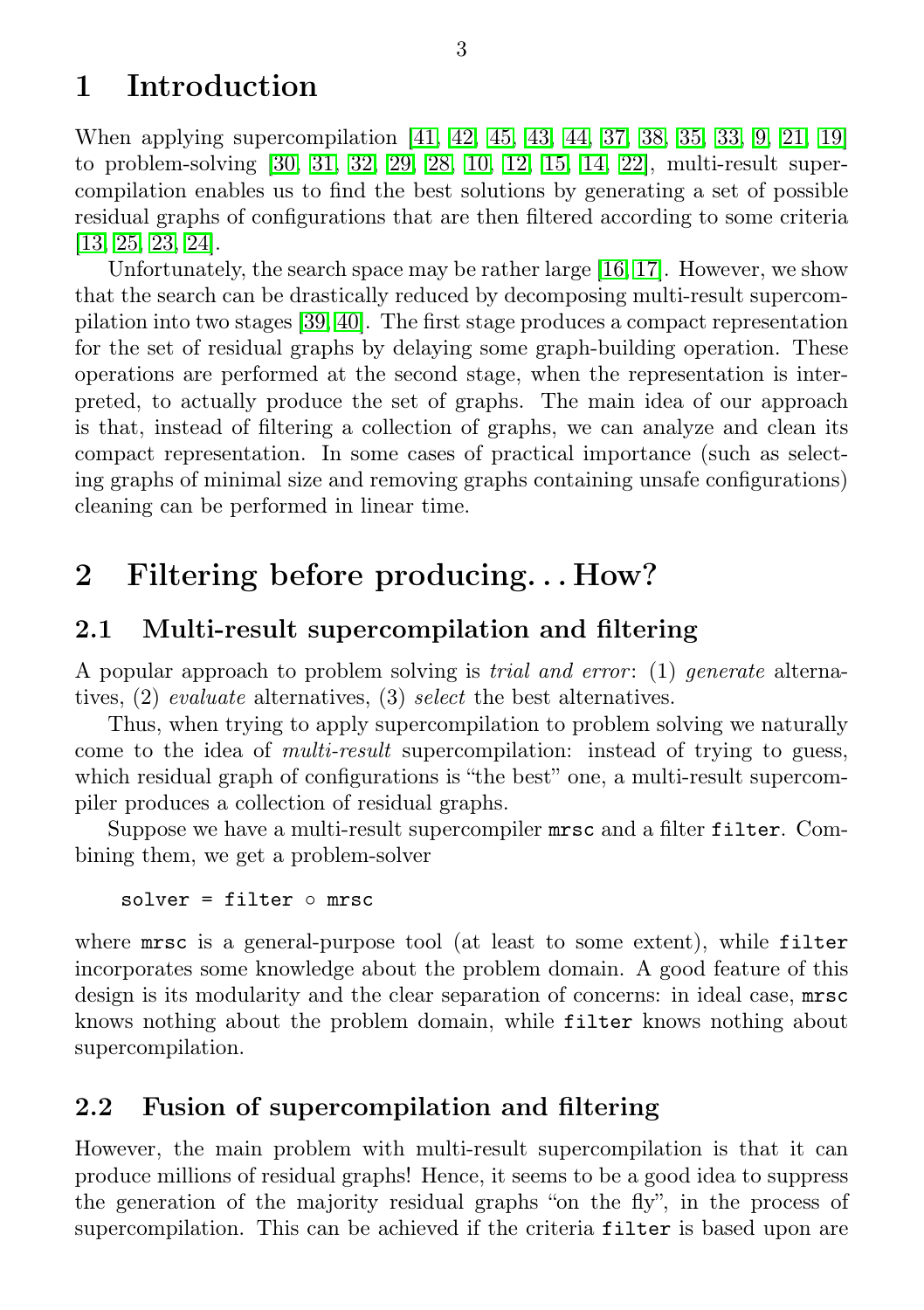"monotonic": if some parts of a partially constructed residual graph are "bad", then the completed residual graph is also certain to be a "bad" one.

We can exploit monotonicity by fusing filter and mrsc into a monolithic program

 $solver' = fuse filter mrec$ 

where fuse is an automatic tool (based, for example, on supercompilation), or just a postgraduate who has been taught (by his scientific adviser) to perform fusion by hand. :-)

An evident drawback of this approach is its non-modularity. Every time filter is modified, the fusion of mrsc and filter has to be repeated.

### <span id="page-4-0"></span>2.3 Staged supercompilation: multiple results seen as a residual program

Here we put forward an alternative approach which:

- 1. Completely separates supercompilation from filtering.
- 2. Enables filtering of partially constructed residual graphs.

Thus the technique is modular, and yet reduces the search space and consumed computational resources.

Our "recipe" is as follows. (1) Replace small-step supercompilation with bigstep supercompilation. (2) Decompose supercompilation into two stages. (3) Consider the result of the first stage as a "program" to be interpreted by the second stage. (4) Transform the "program" to reduce the number of graphs to be produced.

#### 2.3.1 Small-step  $\Rightarrow$  big-step

Supercompilation can be formulated either in "small-step" or in "big-step" style. Small-step supercompilation proceeds by rewriting a graph of configurations. Bigstep supercompilation is specified/implemented in compositional style: the construction of a graph amounts to constructing its subgraphs, followed by synthesizing the whole graph from its previously constructed parts. Multi-result supercompilation was formulated in small-step style [\[23,](#page-25-6) [24\]](#page-25-7). First of all, given a small-step multi-result supercompiler mrsc, we can refactor it, to produce a big-step supercompiler naive-mrsc.

#### 2.3.2 Identifying Cartesian products

Now it turns out that, at some places, naive-mrsc calculates "Cartesian products": if a graph q is to be constructed from k subgraphs  $q_1, \ldots, q_k$ , naive-mrsc computes k sets of graphs  $gs_1, \ldots, gs_k$  and then considers all possible  $g_i \in gs_i$ for  $i = 1, \ldots, k$  and constructs corresponding versions of the graph g.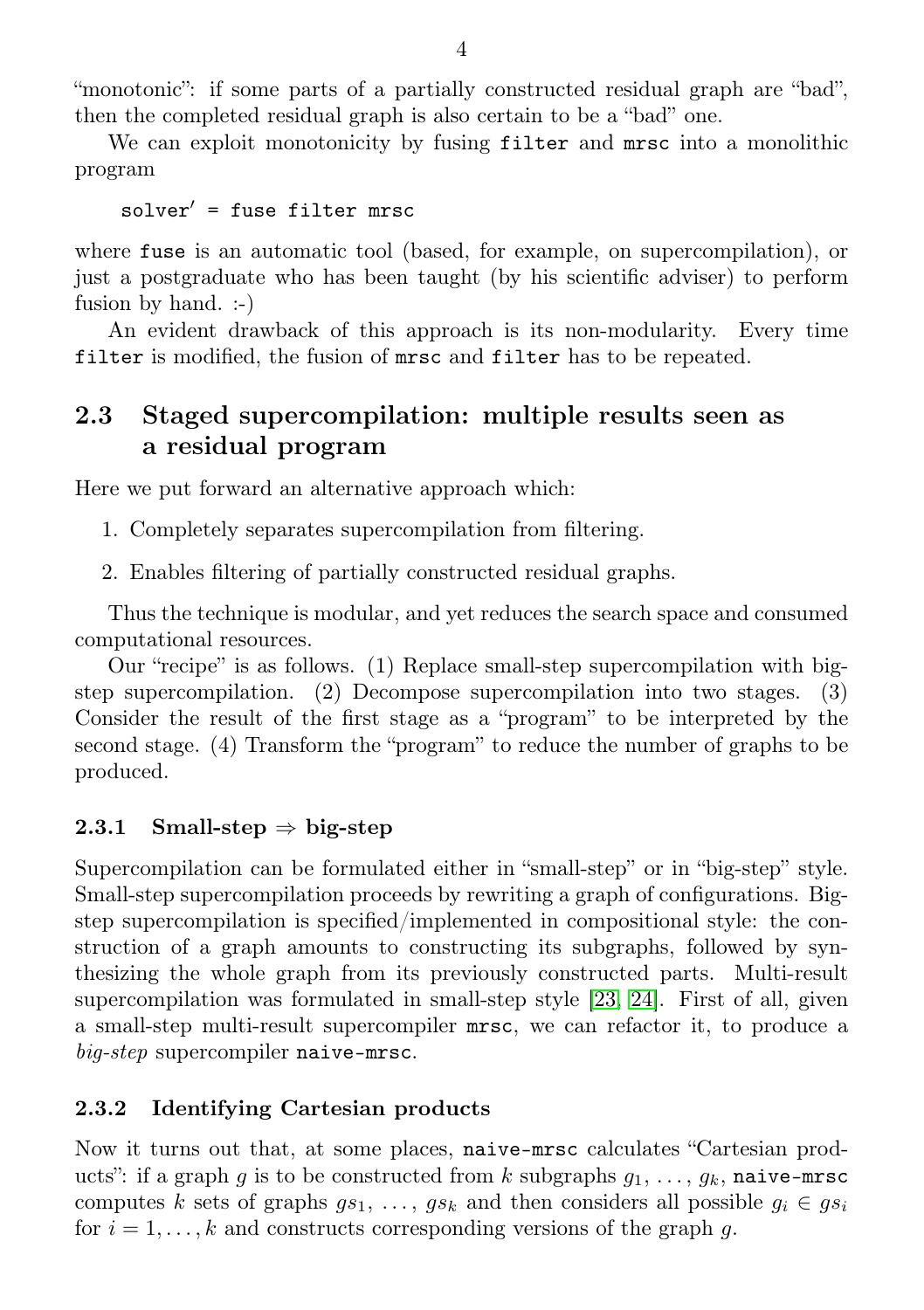#### 2.3.3 Staging: delaying Cartesian products

At this point the process of supercompilation can be decomposed into two stages

naive-mrsc  $\stackrel{\circ}{=} \langle \langle \rangle \rangle$  ∘ lazy-mrsc

where  $\langle \langle \rangle \rangle$  is a unary function, and  $f \stackrel{\circ}{=} q$  means that  $f x = f x$  for all x.

At the first stage, lazy-mrsc generates a "lazy graph", which, essentially, is a "program" to be "executed" by  $\langle \langle \rangle$ . Unlike naive-mrsc, lazy-mrsc does not calculate Cartesian products immediately: instead, it outputs requests for  $\langle \langle \rangle \rangle$  to calculate them at the second stage.

#### 2.3.4 Fusing filtering with the generation of graphs

Suppose, 1 is a lazy graph produced by  $l$ azy-mrsc. By evaluating  $\langle \langle 1 \rangle \rangle$ , we can generate the same bag of graphs, as would have been produced by the original naive-mrsc.

However, usually, we are not interested in the whole bag  $\langle \langle 1 \rangle \rangle$ . The goal is to find "the best" or "most interesting" graphs. Hence, there should be developed some techniques of extracting useful information from a lazy graph  $l$  without evaluating  $\langle \langle 1 \rangle \rangle$  directly.

This can be formulated in the following form. Suppose that a function filter filters bags of graphs, removing "bad" graphs, so that

filter  $\langle\langle 1 \rangle \rangle$ 

generates the bag of "good" graphs. Let clean be a transformer of lazy graphs such that

filter ∘ « i i i « i » clean

which means that filter  $\langle \langle 1 \rangle \rangle$  and  $\langle \langle$  clean 1  $\rangle \rangle$  always return the same collection of graphs.

In general, a lazy graph transformer clean is said to be a *cleaner* if for any lazy graph l

 $\langle\langle$  clean 1  $\rangle\rangle \subset \langle\langle$  1  $\rangle\rangle$ 

The nice property of cleaners is that they are *composable*: given  $clean_1$  and clean<sub>2</sub>, clean<sub>2</sub> ∘ clean<sub>1</sub> is also a cleaner.

#### <span id="page-5-0"></span>2.4 Typical cleaners

Typical tasks are finding graphs of minimal size and removing graphs that contain "bad" configurations. It is easy to implement corresponding cleaners in a such a way that the lazy graph is traversed only once, in a linear time.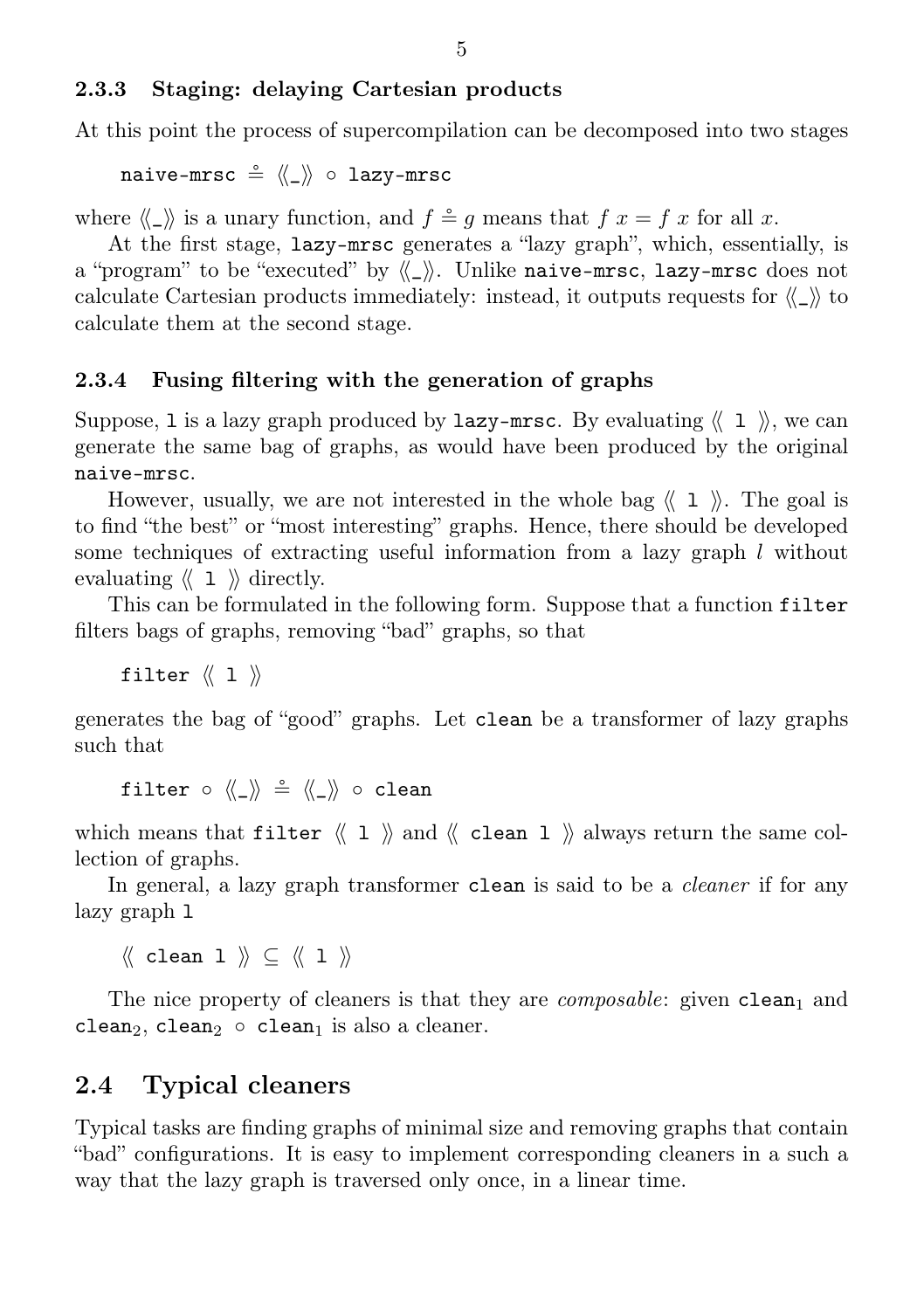### <span id="page-6-0"></span>2.5 What are the advantages?

We get the following scheme:

```
filter ∘ naive-mrsc ≗
 filter ∘ ⟨⟨_⟩⟩ ∘ lazy-mrsc $ ⟨⟨_⟩⟩ ∘ clean ∘ lazy-mrsc
```
We can see that:

- ∙ The construction is modular: lazy-mrsc and ⟨⟨\_⟩⟩ do not have to know anything about filtering, while clean does not have to know anything about lazy-mrsc and  $\langle\langle \rangle \rangle$ .
- ∙ Cleaners are composable: we can decompose a sophisticated cleaner into a composition of simpler cleaners.
- ∙ In many cases (of practical importance) cleaners can be implemented in such a way that the best graphs can be extracted from a lazy graph in linear time.

## <span id="page-6-1"></span>2.6 Codata and corecursion: decomposing lazy-mrsc

By using codata and corecursion, we can decompose lazy-mrsc into two stages

lazy-mrsc = prune-cograph ∘ build-cograph

where build-cograph constructs a (potentially) infinite tree, while prune-cograph traverses this tree and turns it into a lazy graph (which is finite).

The point is that build-cograph performs driving and rebuilding configurations, while prune-cograph uses whistle to turn an infinite tree to a finite graph. Thus build-cograph knows nothing about the whistle, while prune-cograph knows nothing about driving and rebuilding. This further improves the modularity of multi-result supercompilation.

## <span id="page-6-2"></span>2.7 Cleaning before whistling

Now it turnes out that some cleaners can be pushed over prune-cograph!

Suppose clean is a lazy graph cleaner and clean $\infty$  a cograph cleaner, such that

```
clean ∘ prune-cograph = prune-cograph ∘ clean∞
```
then

```
clean ∘ lazy-mrsc ≗
    clean ∘ prune-cograph ∘ build-cograph \stackrel{\circ}{=}prune-cograph ∘ clean∞ ∘ build-cograph
```
The good thing is that build-cograph and clean $\infty$  work in a lazy way, generating subtrees by demand. Hence, evaluating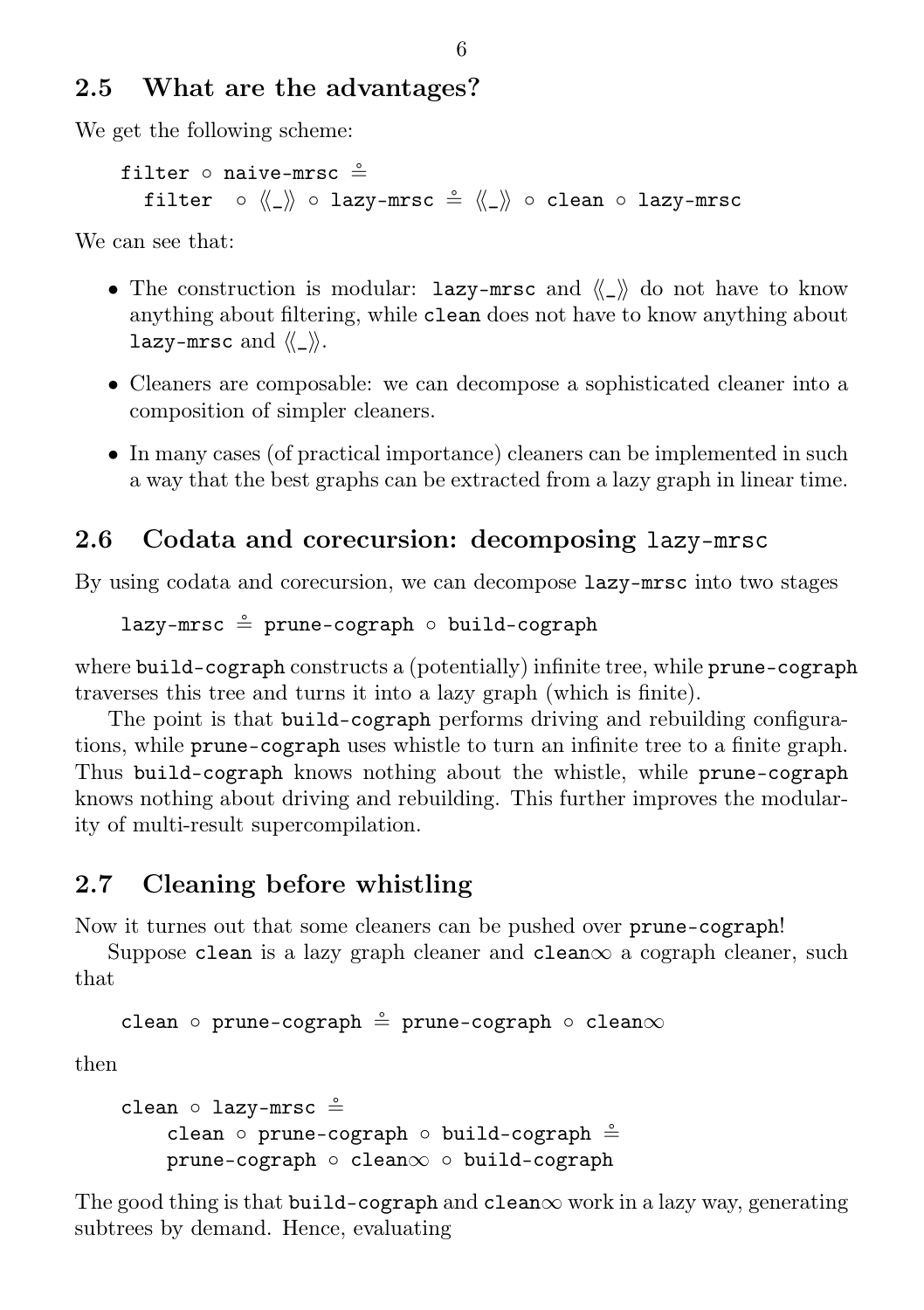```
⟨⟨ prune-cograph ∘ (clean∞ (build-cograph c)) ⟩⟩
```
is likely to be less time and space consuming than directly evaluating

```
\langle\langle clean (lazy-mrsc c) \rangle
```
# <span id="page-7-0"></span>3 A model of big-step multi-result supercompilation

We have formulated and implemented in Agda [\[2\]](#page-24-4) an idealized model of big-step multi-result supercompilation [\[1\]](#page-24-5). This model is rather abstract, and yet it can be instantiated to produce runnable supercompilers. By the way of testing, the abstract model has been instantiated to produce a multi-result supercompiler for counter systems [\[16\]](#page-25-8).

## <span id="page-7-1"></span>3.1 Graphs of configurations

Given an initial configuration c, a supercompiler produces a list of "residual" graphs of configurations:  $g_1, \ldots, g_k$ .

Graphs of configurations are supposed to represent "residual programs" and are defined in Agda (see Graphs.agda) [\[2\]](#page-24-4) in the following way:

```
data Graph (C : Set) : Set where
  back : \forall (c : C) \rightarrow Graph C
  forth : \forall (c : C) (gs : List (Graph C)) \rightarrow Graph C
```
Technically, a Graph C is a tree, with back nodes being references to parent nodes.

A graph's nodes contain configurations. Here we abstract away from the concrete structure of configurations. In this model the arrows in the graph carry no information, because, this information can be kept in nodes. (Hence, this information is supposed to be encoded inside "configurations".)

To simplify the machinery, back-nodes in this model of supercompilation do not contain explicit references to parent nodes. Hence, back c means that c is foldable to a parent configuration (perhaps, to several ones).

- ∙ Back-nodes are produced by folding a configuration to another configuration in the history.
- ∙ Forth-nodes are produced by
	- decomposing a configuration into a number of other configurations (e.g. by driving or taking apart a let-expression), or
	- $-$  by rewriting a configuration by another one (e.g. by generalization, introducing a let-expression or applying a lemma during two-level supercompilation).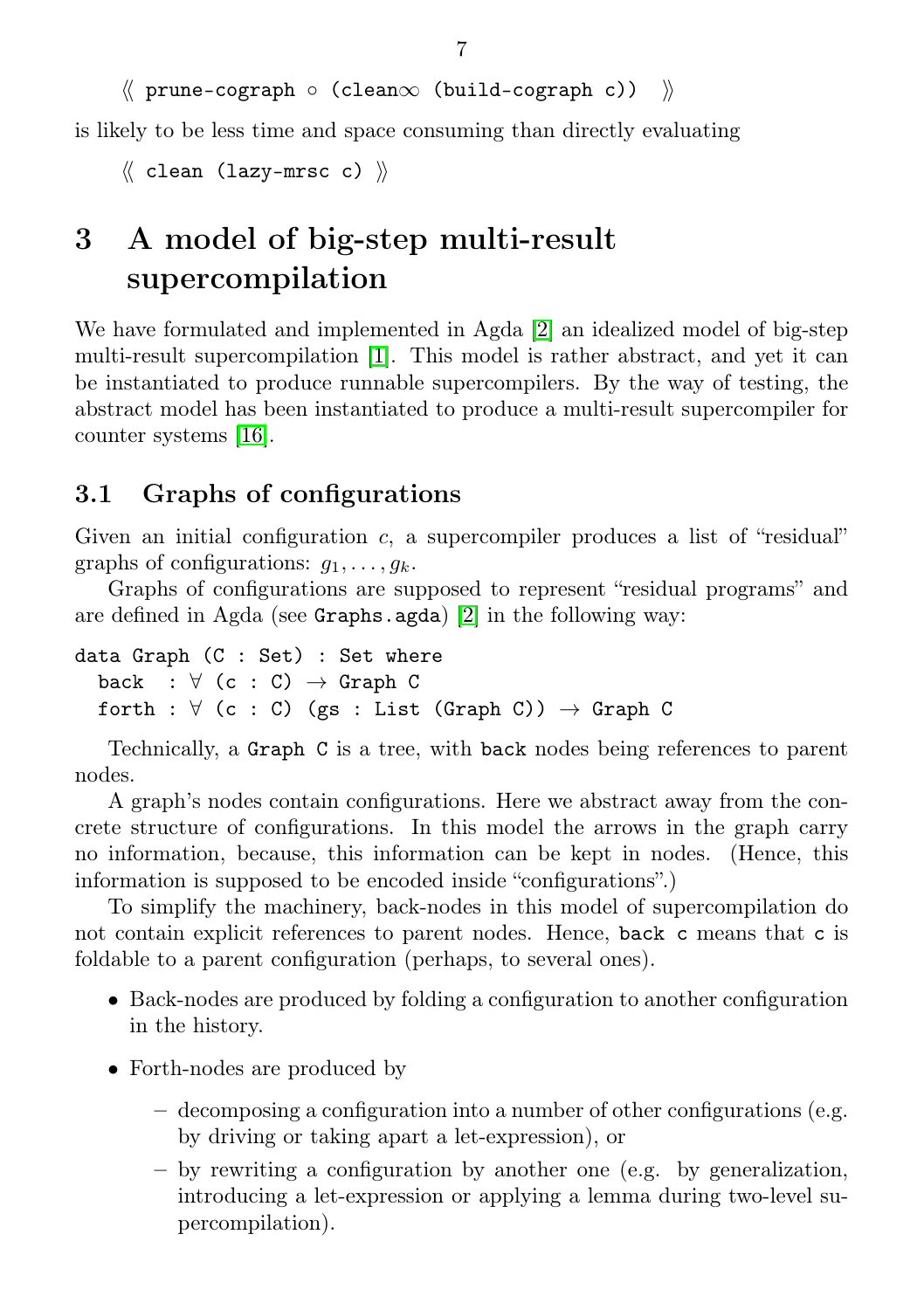### <span id="page-8-0"></span>3.2 "Worlds" of supercompilation

The knowledge about the input language a supercompiler deals with is represented by a "world of supercompilation", which is a record that specifies the following.

- ∙ Conf is the type of "configurations". Note that configurations are not required to be just expressions with free variables! In general, they may represent sets of states in any form/language and as well may contain any additional information.
- ∙ \_⊑\_ is a "foldability relation". c ⊑ c ′ means that c is foldable to c ′ . (In such cases  $c'$  is usually said to be "more general" than  $c$ .)
- ∙ \_⊑?\_ is a decision procedure for \_⊑\_. This procedure is necessary for implementing supercompilation in functional form.
- ∙ \_⇒ is a function that gives a number of possible decompositions of a configuration. Let c be a configuration and cs a list of configurations such that  $cs \in c \implies$ . Then c can be "reduced to" (or "decomposed into") configurations cs.

Suppose that driving is deterministic and, given a configuration c, produces a list of configurations  $c \parallel$ . Suppose that rebuilding (generalization, application of lemmas) is non-deterministic and  $c \curvearrowright$  is the list of configurations that can be produced by rebuilding. Then (in this special case)  $\Rightarrow$  can be implemented as follows:

 $c \implies$  = [ c || ] ++ map [ ] (c  $\curvearrowright$ )

∙ whistle is a "bar whistle" [\[6\]](#page-24-6) (see BarWhistle.agda) that is used to ensure termination of functional supercompilation.

Thus we have the following definition in Agda:

```
record ScWorld : Set<sub>1</sub> where
  field
     Conf : Set
     \lrcorner \sqsubseteq_ - : (c \ c' : Conf) \rightarrow Set\lrcorner \sqsubseteq ? : (c c': Conf) \rightarrow Dec (c \sqsubseteq c')
     \Rightarrow : (c : Conf) \rightarrow List (List Conf)
     whistle : BarWhistle Conf
  open BarWhistle whistle public
  History : Set
  History = List Conf
```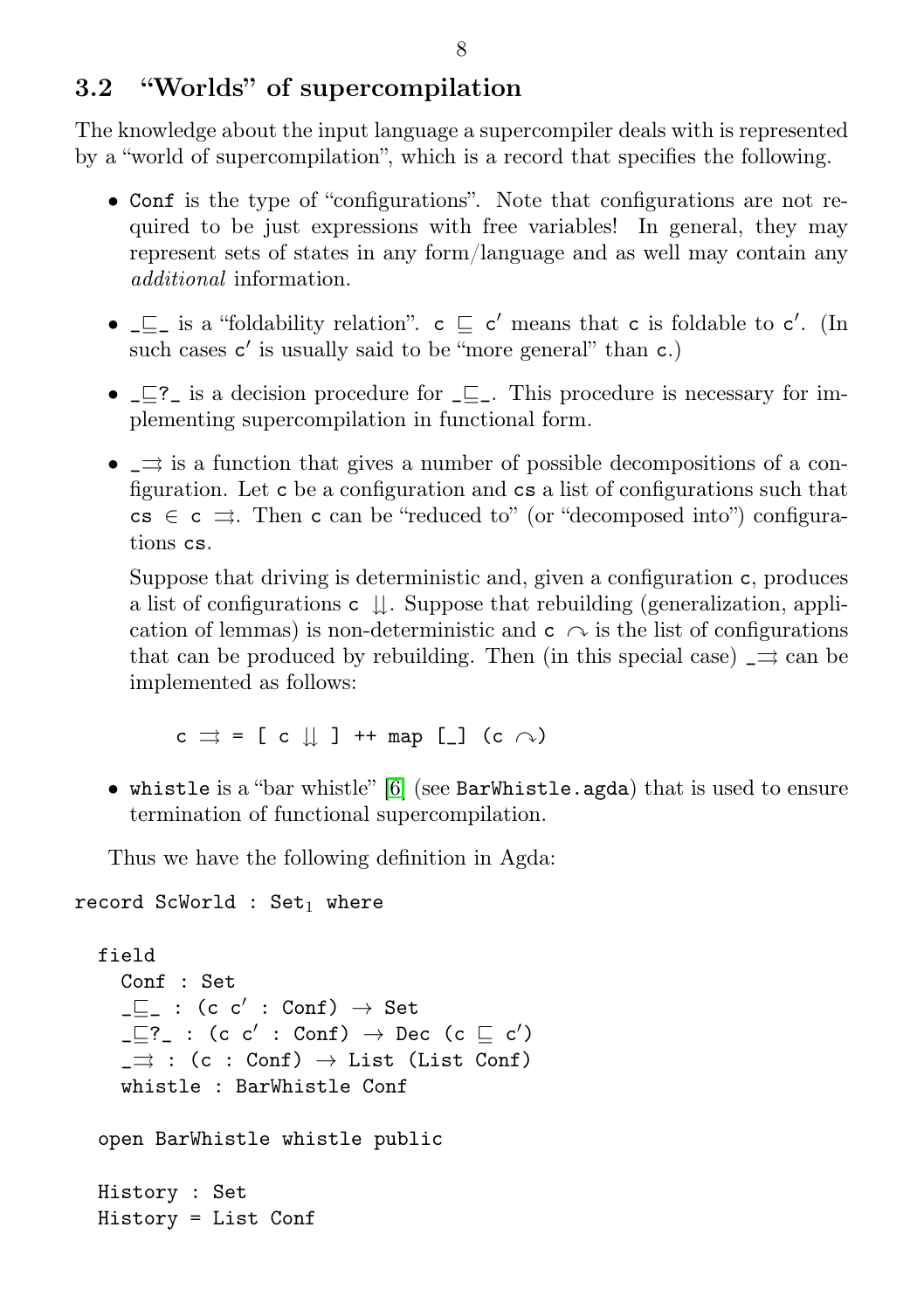```
Foldable : \forall (h : History) (c : Conf) \rightarrow Set
Foldable h c = Any (\sqsubseteq c) h
foldable? : \forall (h : History) (c : Conf) \rightarrow Dec (Foldable h c)
foldable? h c = Any.any (\sqsubset? c) h
```
Note that, in addition to (abstract) fields, there are a few concrete type and function definitions.

- ∙ History is a list of configuration that have been produced in order to reach the current configuration.
- ∙ Foldable h c means that c is foldable to a configuration in the history h.
- ∙ foldable? h c decides whether Foldable h c.

If we need labeled edges in the graph of configurations, the labels can be hidden inside configurations. (Recall that "configurations" do not have to be just symbolic expressions, as they can contain any additional information.)

## <span id="page-9-0"></span>3.3 A relational specification of big-step non-deterministic supercompilation

In BigStepSc.agda there is given a relational definition of non-deterministic supercompilation in terms of two relations

```
infix 4 _ \vdashNDSC_\hookrightarrow _ \vdashNDSC* \hookrightarrowdata _⊢NDSC_˓→_ : ∀ (h : History) (c : Conf)
     (g : Graph Conf) \rightarrow Set_⊢NDSC*_˓→_ : ∀ (h : History) (cs : List Conf)
     (gs : List (Graph Conf)) \rightarrow Set
```
which are defined with respect to a world of supercompilation.

Let h be a history, c a configuration and g a graph. Then h ⊢NDSC c  $\rightarrow$  g means that  $g$  can be produced from  $h$  and  $c$  by non-deterministic supercompilation.

Let h be a history, cs a list of configurations, gs a list of graphs, and length cs = length gs. Then h ⊢NDSC\* cs  $\hookrightarrow$  gs means that each g  $\in$  gs can be produced from the history h and the corresponding  $c \in \text{cs}$  by nondeterministic supercompilation. Or, in Agda:

```
h ⊢NDSC* cs ˓→ gs = Pointwise.Rel (_⊢NDSC_˓→_ h) cs gs
```
⊢NDSC\_˓→\_ is defined by two rules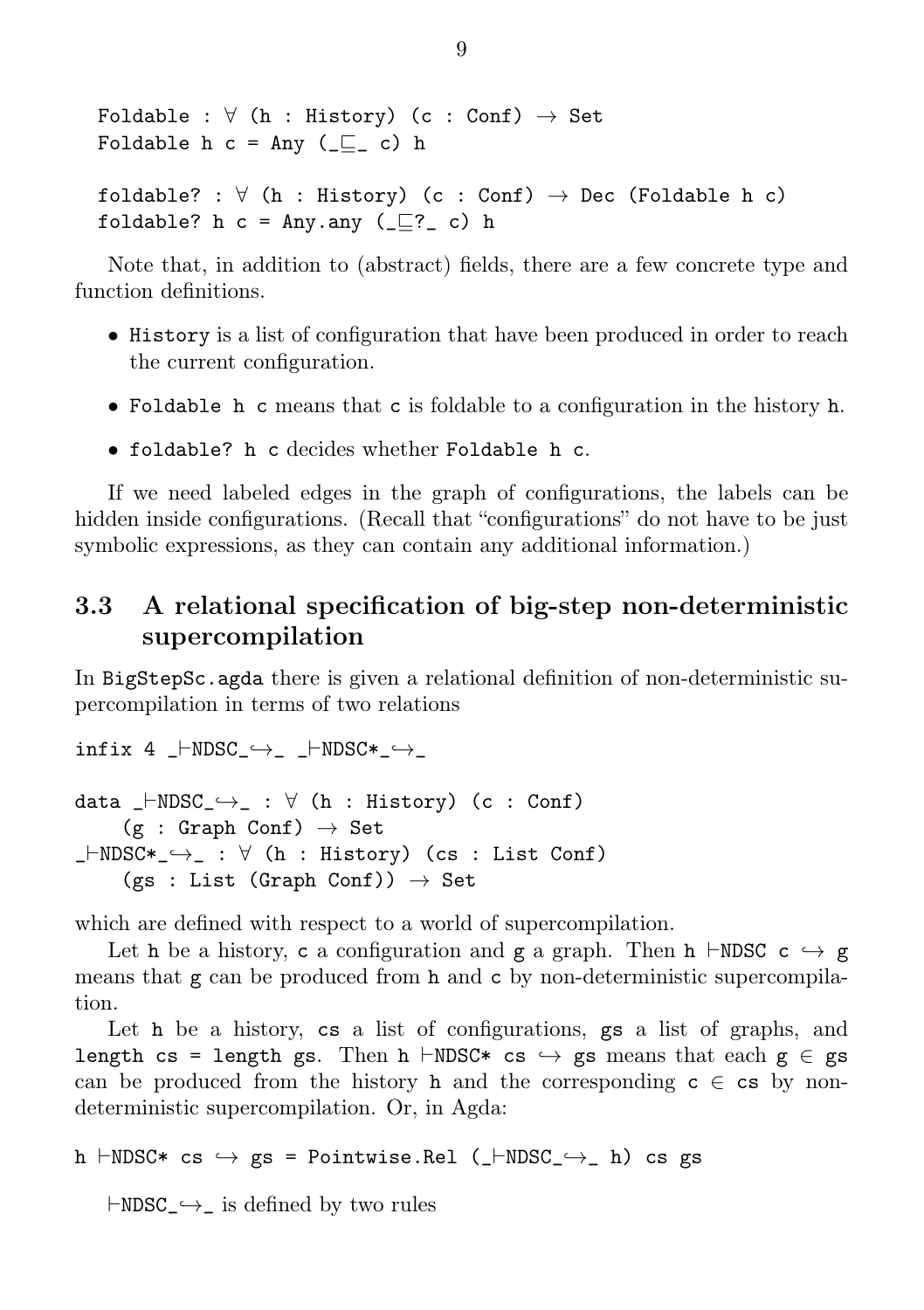```
data _⊢NDSC_˓→_ where
  ndsc-fold : \forall {h : History} {c}
     (f : Foldable h c) \rightarrowh \vdashNDSC c \hookrightarrow back c
  ndsc-build : ∀ {h : History} {c}
    {cs : List (Conf)} {gs : List (Graph Conf)}
     (\neg f : \neg Foldable h c)
     (i : cs \in c \implies)(s : (c :: h) ⊢NDSC* cs \hookrightarrow gs) \rightarrowh ⊢NDSC c ˓→ forth c gs
```
The rule ndsc-fold says that if c is foldable to a configuration in h there can be produced the graph back c (consisting of a single back-node).

The rule ndsc-build says that there can be produced a node forth c gs if the following conditions are satisfied.

- ∙ c is not foldable to a configuration in the history h.
- ∙ c ⇒ contains a list of configurations cs, such that  $(c :: h)$  ⊢NDSC\* cs  $\hookrightarrow$  gs.

Speaking more operationally, the supercompiler first decides how to decompose c into a list of configurations cs by selecting a cs  $\in$  c. Then, for each c  $\in$  cs the supercompiler produces a graph g, to obtain a list of graphs gs, and builds the graph  $c \leftrightarrow$  forth c gs.

### <span id="page-10-0"></span>3.4 A relational specification of big-step multi-result supercompilation

The main difference between multi-result and non-deterministic supercompilation is that multi-result uses a whistle (see Whistles.agda) in order to ensure the finiteness of the collection of residual graphs.

In BigStepSc.agda there is given a relational definition of multi-result supercompilation in terms of two relations

```
\text{infix 4} |\text{-MRSC}\rightarrow| |\text{MRSC*}\rightarrow|data _⊢MRSC_˓→_ : ∀ (h : History) (c : Conf)
     (g : Graph Conf) \rightarrow Set_⊢MRSC*_˓→_ : ∀ (h : History) (cs : List Conf)
     (gs : List (Graph Conf)) \rightarrow SetAgain, _⊢MRSC*_↔_ is a "point-wise" version of _⊢MRSC_↔_:
h ⊢MRSC* cs ˓→ gs = Pointwise.Rel (_⊢MRSC_˓→_ h) cs gs
_⊢MRSC_˓→_ is defined by two rules
```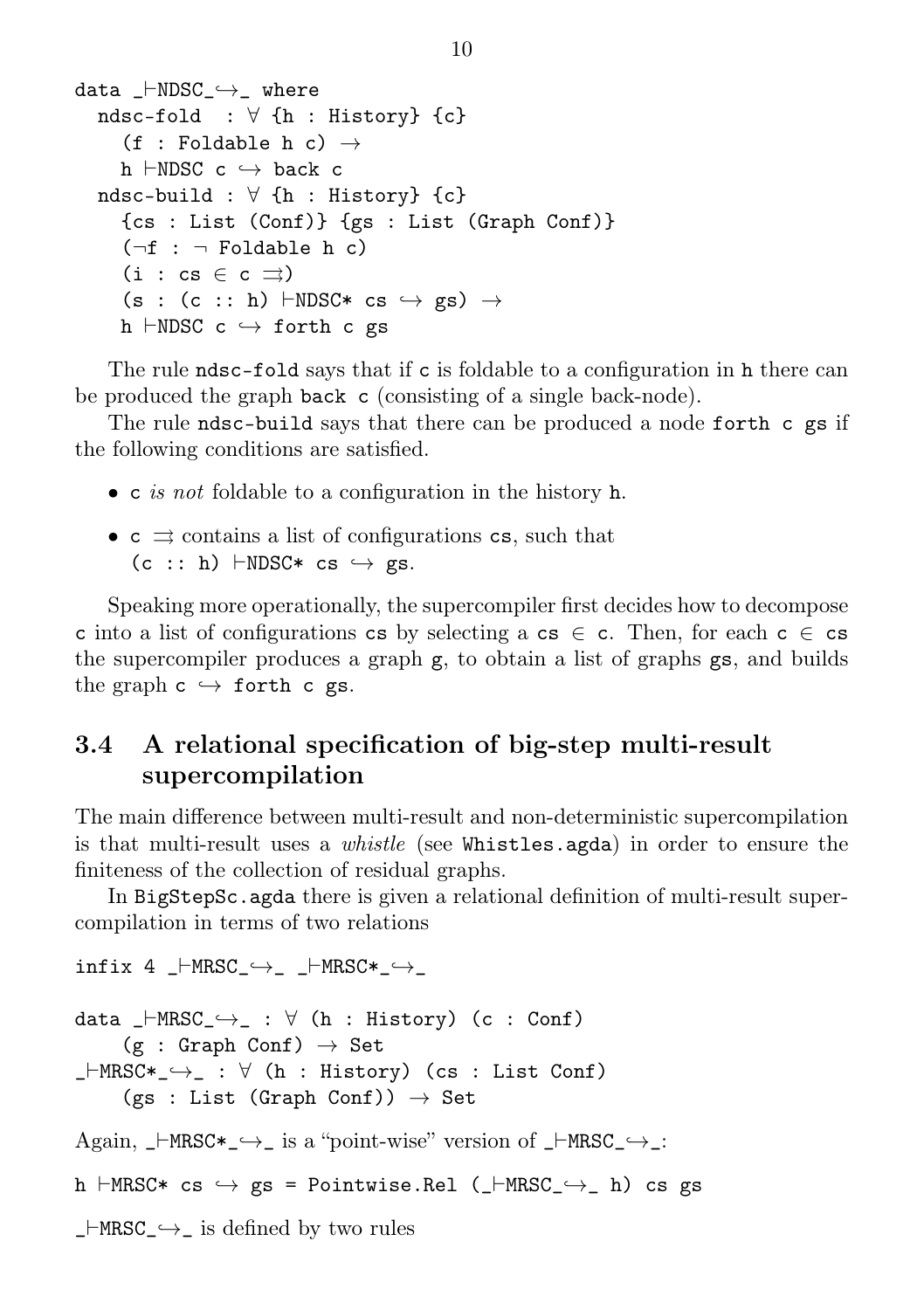```
data _⊢MRSC_˓→_ where
  mrsc-fold : \forall {h : History} {c}
      (f : Foldable h c) \rightarrowh \vdashMRSC c \hookrightarrow back c
  mrsc-build : \forall {h : History} {c}
     {cs : List Conf} {gs : List (Graph Conf)}
      (\neg f : \neg Foldable h c)
      (\neg w : \neg \varphi h) \rightarrow(i : cs \in c \rightrightarrows)(s : (c :: h) \vdashMRSC* cs \hookrightarrow gs) \rightarrowh \vdashMRSC c \hookrightarrow forth c gs
```
We can see that  $\_\text{FNDSC}\rightarrow \_\text{and}\_\text{FNRSC}\rightarrow \_\text{differ only in that there is an}$ additional condition  $\neg \frac{1}{4}$  h in the rule mrsc-build.

The predicate  $\frac{1}{2}$  is provided by the whistle,  $\frac{1}{2}$  h meaning that the history h is "dangerous". Unlike the rule ndsc-build, the rule mrsc-build is only applicable when  $\neg \xi$  h, i.e. the history h is not dangerous.

Multi-result supercompilation is a special case of non-deterministic supercompilation, in the sense that any graph produced by multi-result supercompilation can also be produced by non-deterministic supercompilation:

```
MRSC\rightarrowNDSC : \forall {h : History} {c g} \rightarrowh ⊢MRSC c \hookrightarrow g \rightarrow h ⊢NDSC c \hookrightarrow g
```
A proof of this theorem can be found in BigStepScTheorems.agda.

#### <span id="page-11-0"></span>3.5 Bar whistles

Now we are going to give an alternative definition of multi-result supercompilation in form of a total function naive-mrsc. The termination of naive-mrsc is guaranteed by a "whistle".

In our model of big-step supercompilation whistles are assumed to be "inductive bars" [\[6\]](#page-24-6) and are defined in Agda in the following way.

First of all, BarWhistles.agda contains the following declaration of Bar D h:

```
data Bar {A : Set} (D : List A \rightarrow Set) :
            (h : List A) \rightarrow Set where
  now : \{h : \text{List } A\} (bz : D h) \rightarrow \text{Bar } D hlater : {h : List A} (bs : \forall c \rightarrow Bar D (c :: h)) \rightarrow Bar D h
```
At the first glance, this declaration looks as a puzzle. But, actually, it is not as mysterious as it may seem.

We consider sequences of elements (of some type A), and a predicate D. If D h holds for a sequence **h**, **h** is said to be "dangerous".

Bar D h means that either  $(1)$  h is dangerous, i.e. D h is valid right now (the rule now), or (2) Bar D (c :: h) is valid for all possible c :: h (the rule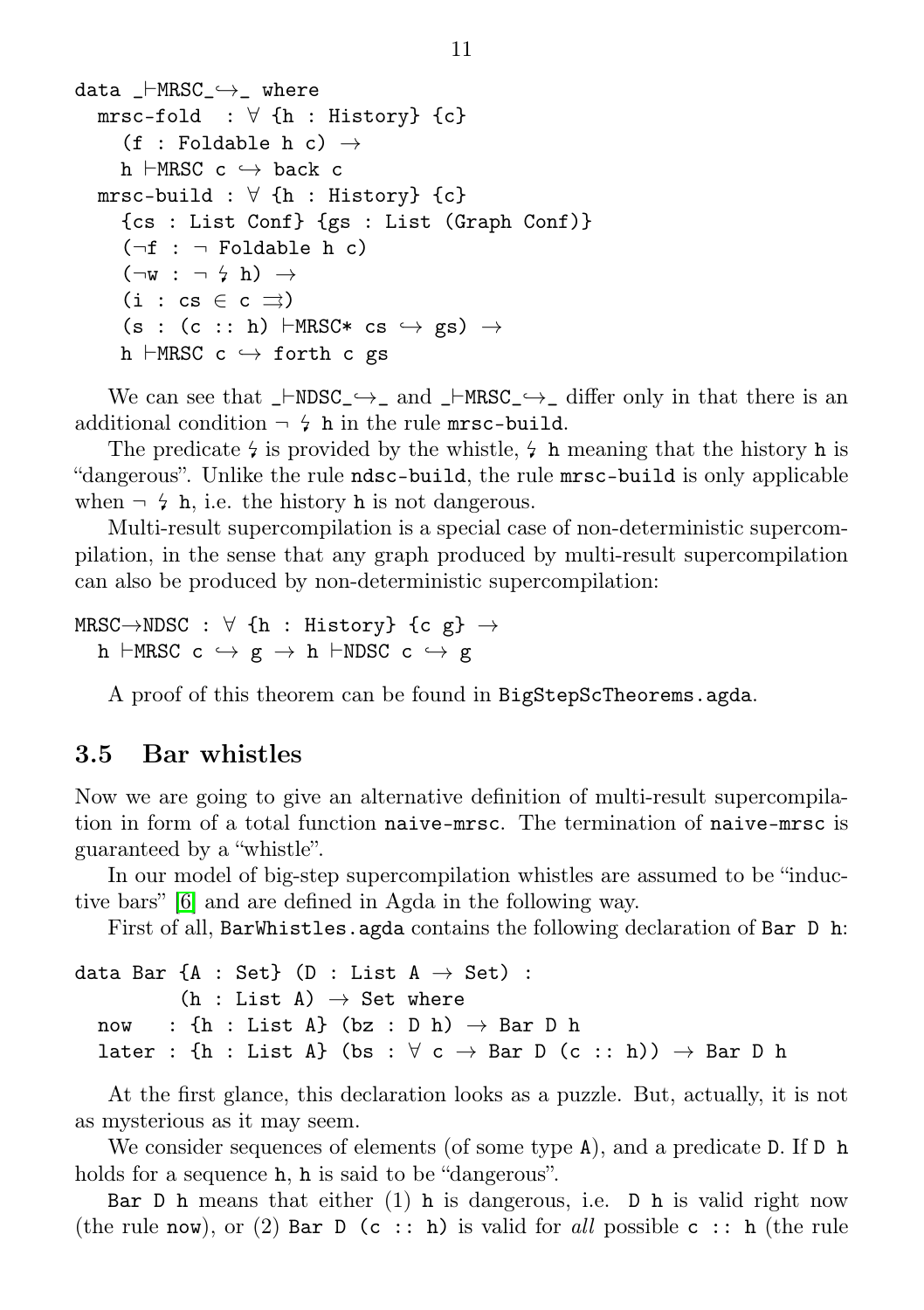**later**). Hence, for any continuation  $c :$ : h the sequence will *eventually* become dangerous.

The subtle point is that if Bar D [] is valid, it implies that *any* sequence will eventually become dangerous.

A bar whistle is a record (see BarWhistles.agda)

```
record BarWhistle (A : Set) : Set<sub>1</sub> where
   field
      \frac{1}{2} : (h : List A) \rightarrow Set
      \frac{1}{2}: : (c : A) (h : List A) \rightarrow \frac{1}{2} h \rightarrow \frac{1}{2} (c :: h)
      \frac{1}{2} : (h : List A) \rightarrow Dec (\frac{1}{2} h)
      bar[] : Bar 4 []
```
where

- <sup>∙</sup> is a predicate on sequences, <sup>h</sup> meaning that the sequence <sup>h</sup> is dangerous.
- $\frac{1}{2}$ : postulates that if  $\frac{1}{2}$  h then  $\frac{1}{2}$  (c :: h) for all possible c :: h. In other words, if h is dangerous, so are all continuations of h.
- 4? says that 4 is decidable.
- ∙ bar[] says that any sequence eventually becomes dangerous. (In Coquand's terms, Bar  $\frac{1}{2}$  is required to be "an inductive bar".)

#### <span id="page-12-0"></span>3.6 A function for computing Cartesian products

The functional specification of big-step multi-result supercompilation considered in the following section is based on the function cartesian:

cartesian :  $\forall$  {A : Set} (xss : List (List A))  $\rightarrow$  List (List A)

cartesian takes as input a list of lists xss (see Util.agda). Each list  $x s \in x s s$ represents the set of possible values of the correspondent component.

Namely, suppose that xss has the form  $xs_1, xs_2, \ldots, xs_k$ . Then cartesian returns a list containing all possible lists of the form  $x_1 :: x_2 :: \ldots :: x_k :: \lceil \rceil$  where  $x_i \in xs_i$ . In Agda, this property of cartesian is formulated as follows:

```
∈*↔∈cartesian :
  ∀ {A : Set} {xs : List A} {yss : List (List A)} →
    Pointwise.Rel \subseteq xs yss \leftrightarrow xs \in cartesian yss
```
A proof of the theorem ∈\*↔∈cartesian can be found in Util.agda.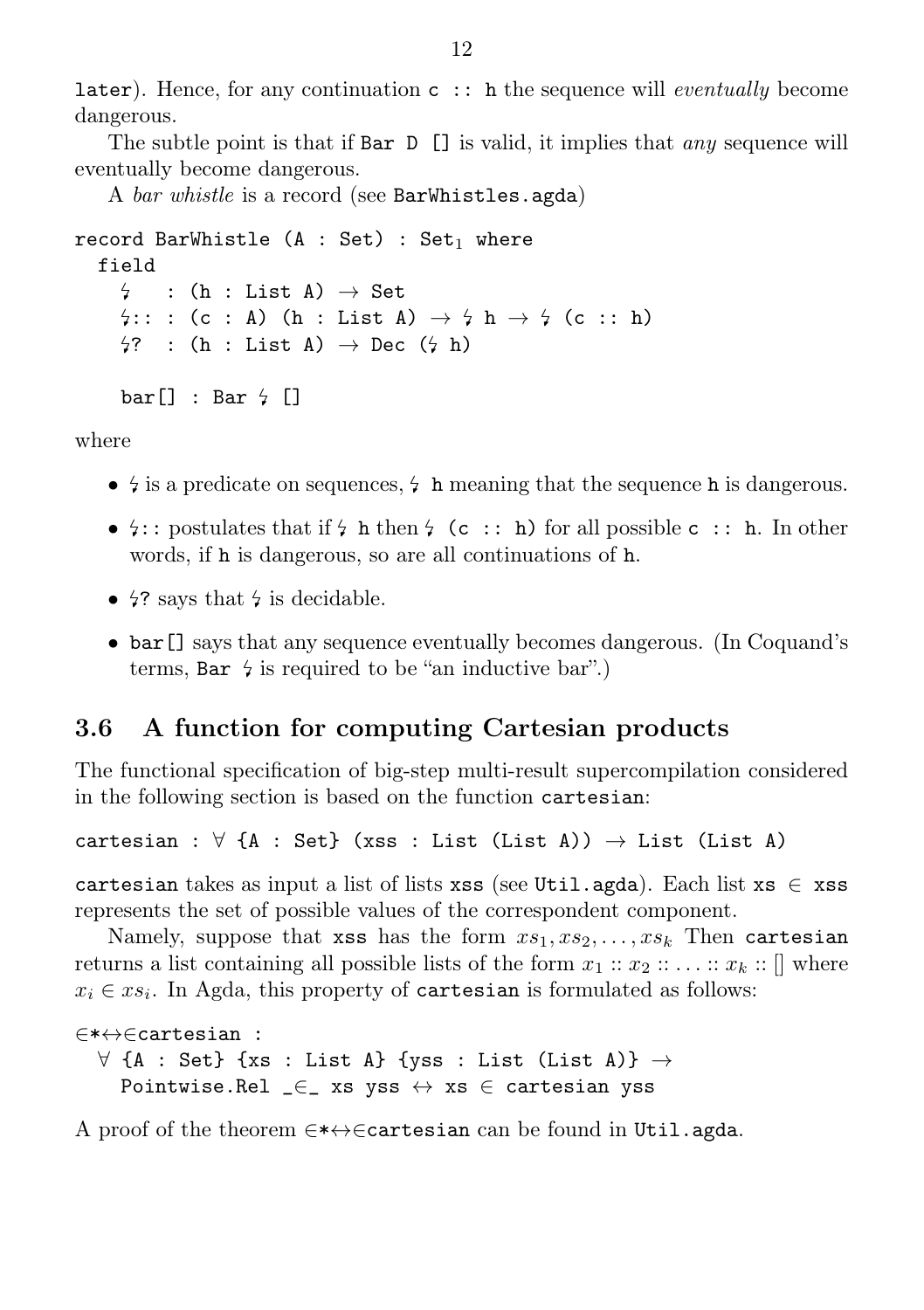### <span id="page-13-0"></span>3.7 A functional specification of big-step multi-result supercompilation

A functional specification of big-step multi-result supercompilation is given in the form of a total function (in BigStepSc.agda) that takes the initial configuration c and returns a list of residual graphs:

```
naive-mrsc : (c : Conf) \rightarrow List (Graph Conf)naive-mrsc' : \forall (h : History) (b : Bar \frac{1}{2} h) (c : Conf) \rightarrowList (Graph Conf)
```

```
naive-mrsc c = naive-mrsc' [] bar[] c
```
naive-mrsc is defined in terms of a more general function naive-mrsc′ , which takes more arguments: a history h, a proof b of the fact Bar  $\frac{1}{4}$  h, and a configuration c.

Note that naive-mrsc calls naive-mrsc′ with the empty history and has to supply a proof of the fact Bar  $\frac{1}{2}$ . But this proof is supplied by the whistle!

```
naive-mrsc′ h b c with foldable? h c
\ldots | yes f = \lceil back c ]
\ldots | no \negf with 4? h
\ldots | yes w = []... | no ¬w with b
... | now bz with ¬w bz
... | ()
naive-mrsc' h b c | no \negf | no \negw | later bs =
  map (forth c)
       (concat (map (cartesian ∘ map
                            (n \text{alive} - \text{mrsc}' (c :: h) (bs c))) (c \implies)))
```
The definition of naive-mrsc′ is straightforward.

- ∙ If c is foldable to the history h, a back-node is generated and the function terminates.
- Otherwise, if  $\frac{1}{2}$  h (i.e. the history h is dangerous), the function terminates producing no graphs.
- ∙ Otherwise, h is not dangerous, and the configuration c can be decomposed. (Also there are some manipulations with the parameter b that will be explained later.)
- ∙ Thus c ⇒ returns a list of lists of configurations. The function considers each each  $cs \in c \implies$ , and, for each  $c' \in cs$  recursively calls itself in the following way: naive-mrsc' (c :: h) (bs c) c' producing a list of residual graphs gs′ . So, cs is transformed into gss, a list of lists of graphs. Note that length cs = length gss.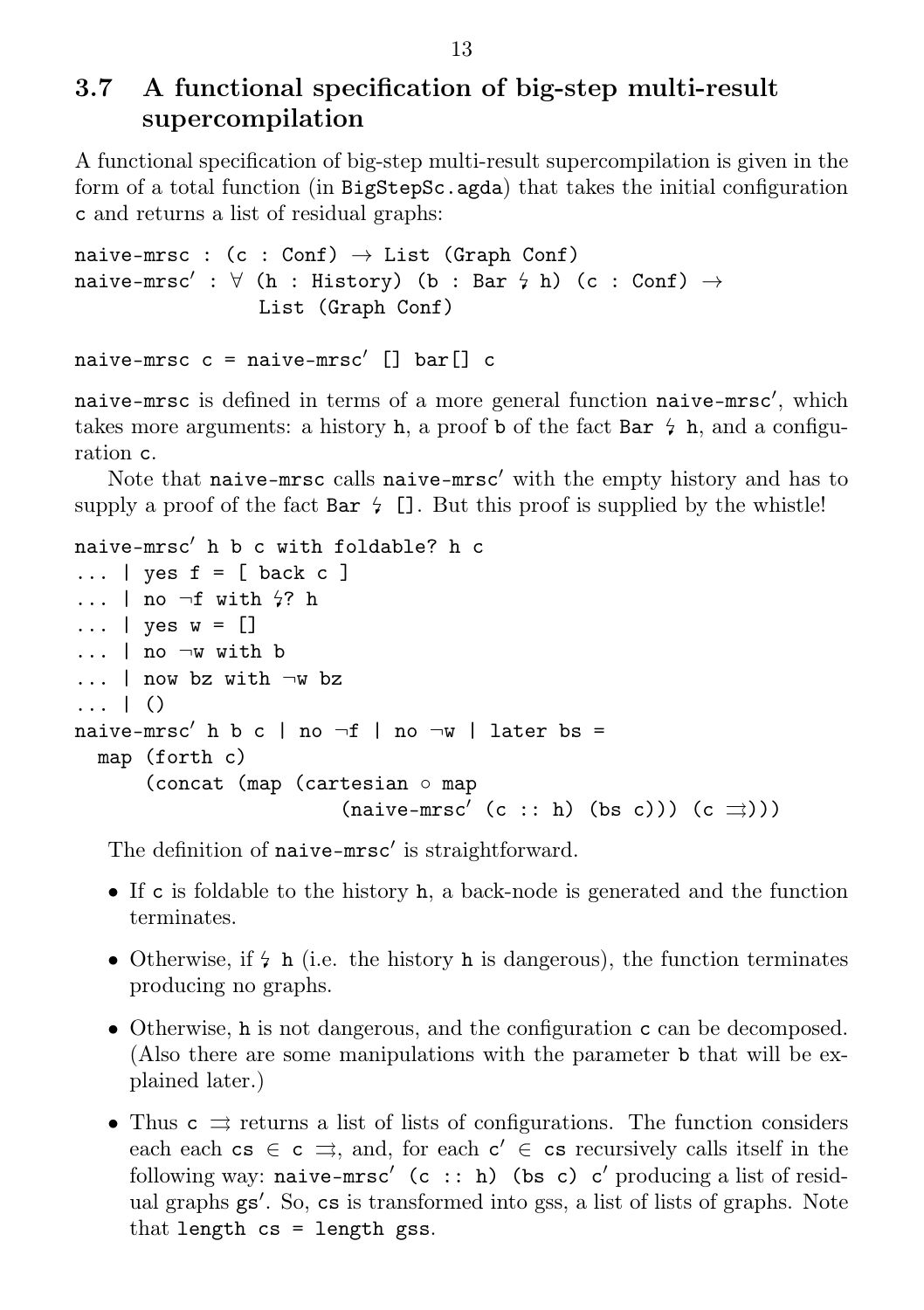- ∙ Then the function computes cartesian product cartesian gss, to produce a list of lists of graphs. Then the results corresponding to each cs  $\in$  c  $\Rightarrow$ are concatenated by concat.
- ∙ At this moment the function has obtained a list of lists of graphs, and calls map (forth c) to turn each graph list into a forth-node.

The function naive-mrsc is correct (sound and complete) with respect to the relation \_⊢MRSC\_˓→\_:

⊢MRSC˓→⇔naive-mrsc :  ${c : Conf}$   ${g : Graph Conf}$   $\rightarrow$ []  $\vdash$ MRSC c  $\hookrightarrow$  g  $\Leftrightarrow$  g  $\in$  naive-mrsc c

A proof of this theorem can be found in BigStepScTheorems.agda.

#### <span id="page-14-0"></span>3.8 Why naive-mrsc′ always terminates?

The problem with naive-mrsc′ is that in the recursive call

naive-mrsc'  $(c :: h)$  (bs c)  $c'$ 

the history grows (h becomes  $c :$ : h), and the configuration is replaced with another configuration of unknown size (c becomes c'). Hence, these parameters do not become "structurally smaller".

But Agda's termination checker still accepts this recursive call, because the second parameter does become smaller (later bs becomes bs c). Note that the termination checker considers bs and bs c to be of the same "size". Since bs is smaller than later bs (a constructor is removed), and bs and bs c are of the same size, bs c is "smaller" than later bs.

Thus purpose of the parameter b is to persuade the termination checker that the function terminates. If lazy-mrsc is reimplemented in a language in which the totality of functions is not checked, the parameter b is not required and can be removed.

## <span id="page-14-1"></span>4 Staging big-step multi-result supercompilation

We can decompose the process of supercompilation into two stages

naive-mrsc  $\stackrel{\circ}{=} \langle \langle \_ \rangle \rangle$  ∘ lazy-mrsc

where  $\langle \langle \rangle \rangle$  is a unary function, and  $f \stackrel{\circ}{=} q$  means that  $f x = q x$  for all x.

At the first stage, lazy-mrsc generates a "lazy graph", which, essentially, is a "program" to be "executed" by  $\langle \langle \rangle \rangle$ .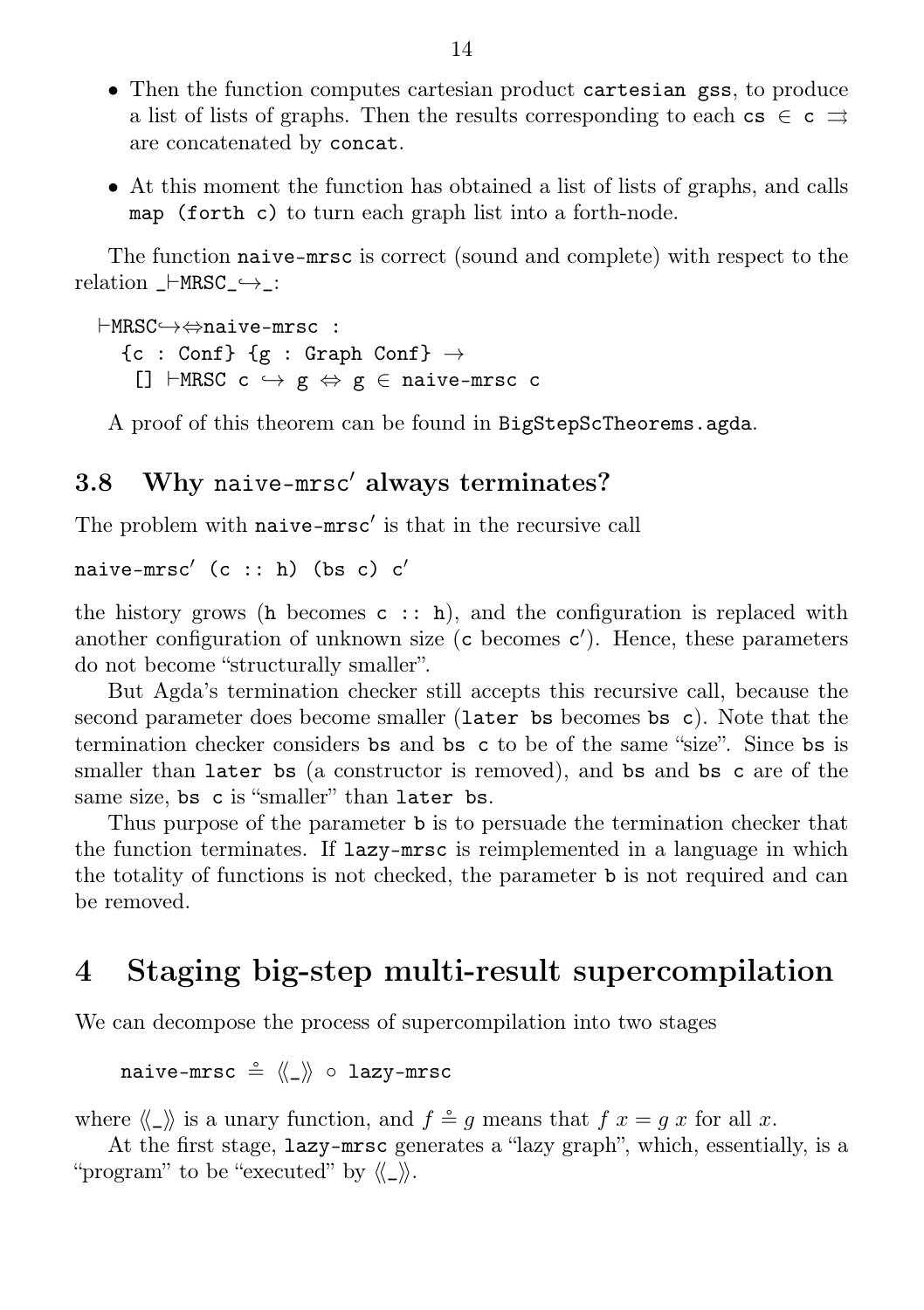#### <span id="page-15-0"></span>4.1 Lazy graphs of configurations

A LazyGraph C represents a finite set of graphs of configurations (whose type is Graph C).

```
data LazyGraph (C : Set) : Set where
  Ø : LazyGraph C
  stop : (c : C) \rightarrow LazyGraph C
  build : (c : C) (lss : List (List (LazyGraph C))) \rightarrow LazyGraph C
```
A lazy graph is a tree whose nodes are "commands" to be executed by the interpreter  $\langle\langle \rangle \rangle$ .

The exact semantics of lazy graphs is given by the function  $\langle \rangle$ , which calls auxiliary functions  $\langle\langle \rangle \rangle$  and  $\langle\langle \rangle \rangle$  (see Graphs.agda).

```
\langle\langle \_\rangle\rangle : {C : Set} (1 : LazyGraph C) \rightarrow List (Graph C)
\langle\langle \_\rangle \rangle^* : {C : Set} (ls : List (LazyGraph C)) \rightarrow List (List (Graph C))
\langle\langle \rangle \rangle : {C : Set} (lss : List (List (LazyGraph C))) \rightarrowList (List (Graph C))
```
Here is the definition of the main function  $\langle \langle \rangle \rangle$ :

 $\langle\langle \emptyset \rangle \rangle = [$  $\langle\langle$  stop c  $\rangle\rangle$  = [ back c ]  $\langle\langle$  build c lss  $\rangle\rangle$  = map (forth c)  $\langle\langle$  lss  $\rangle\rangle \Rightarrow$ 

It can be seen that Ø means "generate no graphs", stop means "generate a backnode and stop".

The most interesting case is a build-node build c lss, where c is a configuration and lss a list of lists of lazy graphs. Recall that, in general, a configuration can be decomposed into a list of configurations in several different ways. Thus, each  $\text{ls} \in \text{ls}$  corresponds to a decomposition of c into a number of configurations  $c_1, \ldots c_k$ . By supercompiling each  $c_i$  we get a collection of graphs that can be represnted by a lazy graph  $ls_i$ .

The function  $\langle \langle \rangle \rangle$  considers each lazy graph in a list of lazy graphs 1s, and turns it into a list of graphs:

```
\langle\langle [] \rangle* = []
\langle\!\langle 1 :: ls \rangle\!\rangle* = \langle\!\langle 1 \rangle\!\rangle :: \langle\!\langle ls \rangle\!\rangle*
```
The function  $\langle \rangle \rangle$   $\Rightarrow$  considers all possible decompositions of a configuration, and for each decomposition computes all possible combinations of subgraphs:

```
⟨⟨ [] ⟩⟩⇒ = []
\langle\langle ls :: lss \rangle\rangle \Rightarrow = cartesian \langle\langle ls \rangle\rangle \ast ++ \langle\langle lss \rangle\rangle \Rightarrow
```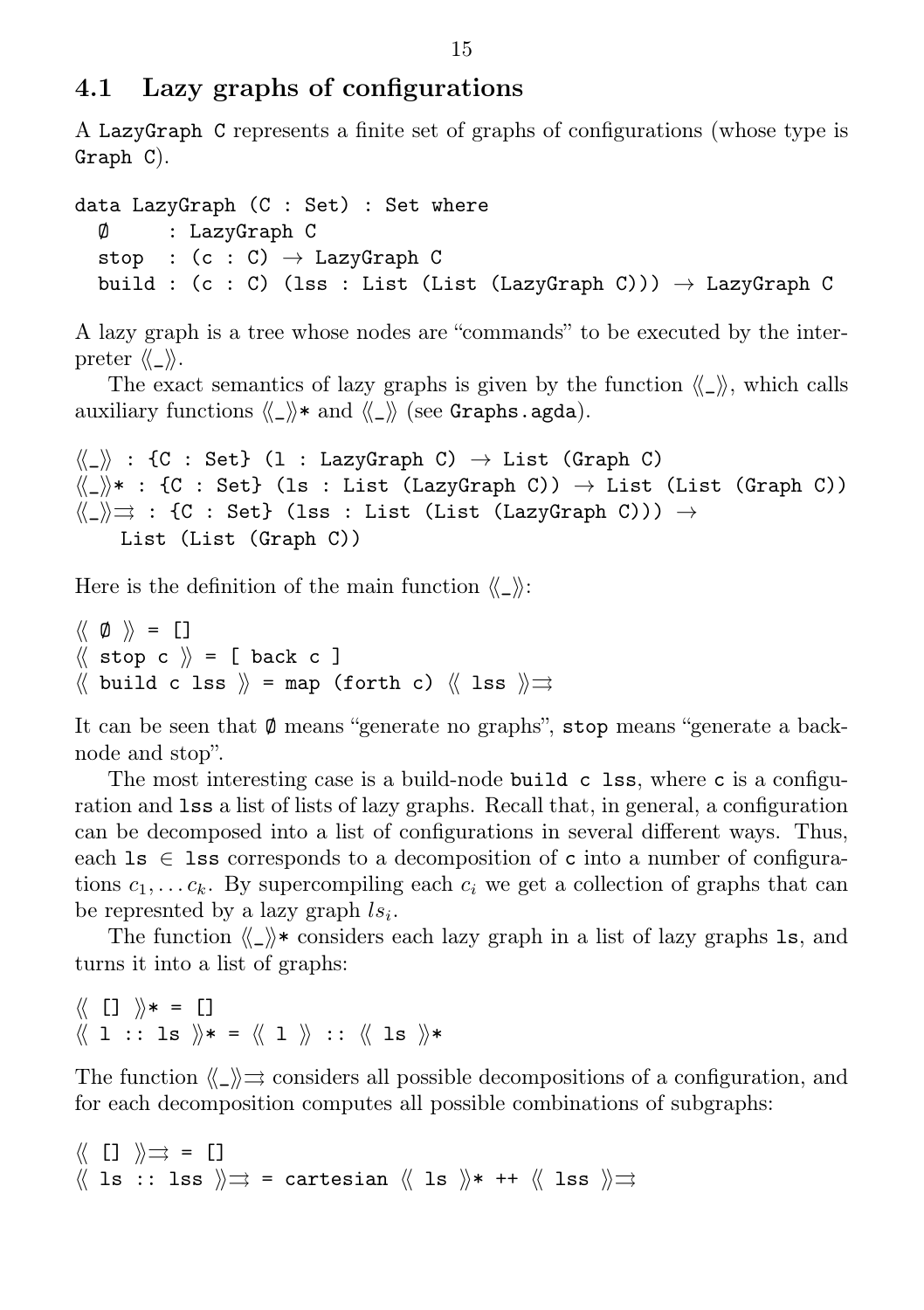There arises a natural question: why  $\langle \rangle$  is defined by explicit recursion, while it does exactly the same job as would do map  $\langle \langle \rangle \rangle$ ? The answer is that Agda's termination checker does not accept map  $\langle \langle \rangle \rangle$ , because it cannot see that the argument in the recursive calls to  $\langle \langle \rangle \rangle$  becomes structurally smaller. For the same reason  $\langle \rangle \rangle \Rightarrow$  is also defined by explicit recursion.

## <span id="page-16-0"></span>4.2 A functional specification of lazy multi-result supercompilation

Given a configuration c, the function lazy-mrsc produces a lazy graph.

```
lazy-mrsc : (c : Conf) \rightarrow LazyGraph Conf
```
lazy-mrsc is defined in terms of a more general function lazy-mrsc′

```
lazy-mrsc' : \forall (h : History) (b : Bar \forall h)
     (c : Conf) \rightarrow LazyGraph Conflazy-mrsc c = lazy-mrsc' [] bar[] c
```
The general structure of lazy-mrsc′ is very similar (see Section [3\)](#page-7-0) to that of naive-mrsc′ , but, unlike naive-mrsc, it does not build Cartesian products immediately.

```
lazy-mrsc′ h b c with foldable? h c
\ldots | yes f = stop c
... | no \negf with \frac{1}{2}? h
\ldots | yes w = \emptyset... | no ¬w with b
... | now bz with ¬w bz
... | ()
lazy-mrsc' h b c | no \negf | no \negw | later bs =
  build c (map (map (lazy-mrsc' (c :: h) (bs c))) (c \Rightarrow))
```
Let us compare the most interesting parts of naive-mrsc and lazy-mrsc:

```
map (forth c)
    (concat (map (cartesian ∘
                        map (naive-mrsc' (c :: h) (bs c))) (c \implies)))
...
build c (map (map (lazy-mrsc' (c :: h) (bs c))) (c \Rightarrow))
```
Note that cartesian disappears from lazy-mrsc.

#### <span id="page-16-1"></span>4.3 Correctness of lazy-mrsc and  $\langle \langle \rangle \rangle$

lazy-mrsc and  $\langle \rangle$  are correct with respect to naive-mrsc. In Agda this is formulated as follows: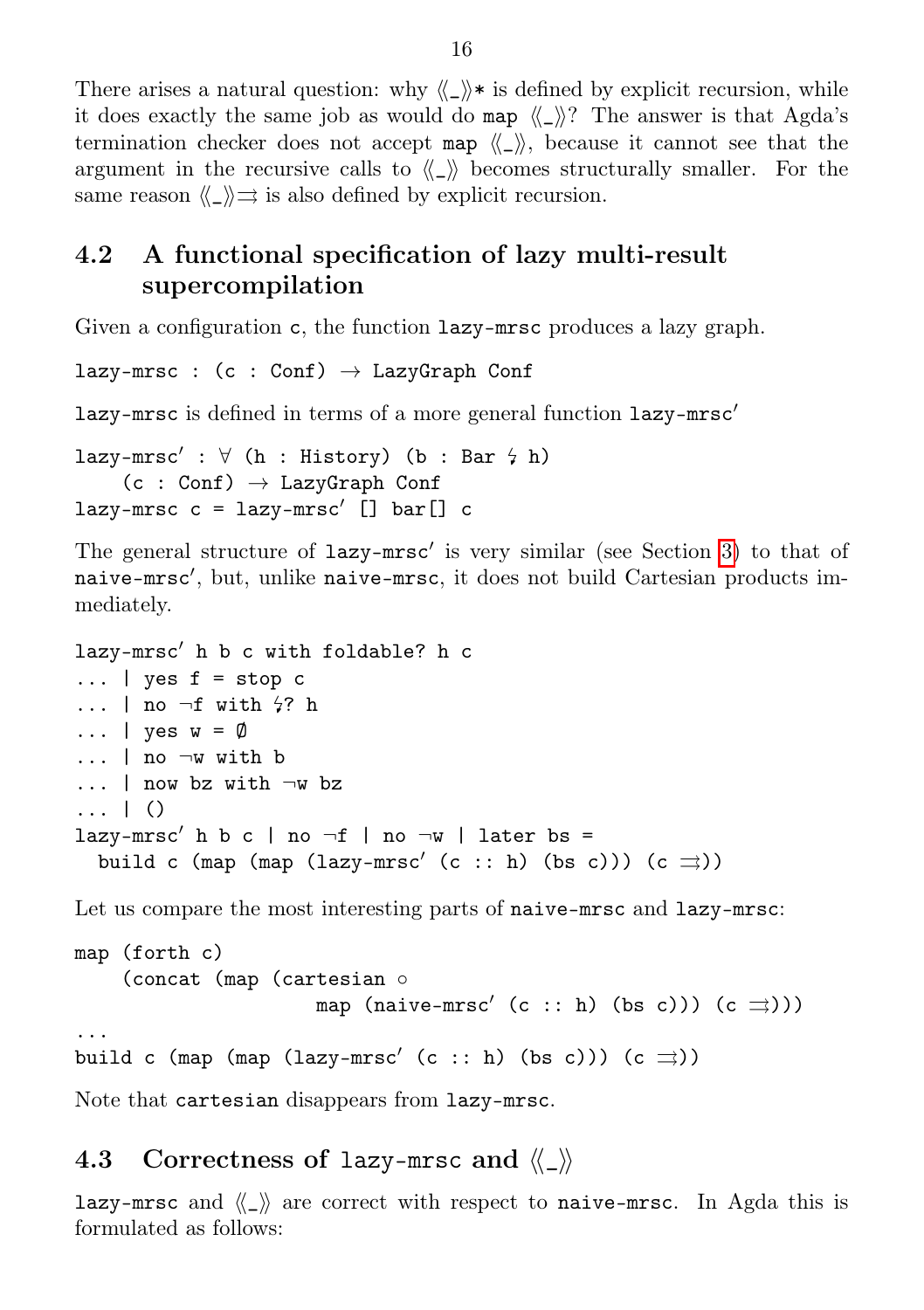naive $\equiv$ lazy : (c : Conf)  $\rightarrow$  naive-mrsc c  $\equiv$   $\langle\langle$  lazy-mrsc c  $\rangle\rangle$ 

In other words, for any initial configuration c,  $\langle \langle \text{lazy-mrsc } c \rangle \rangle$  returns the same list of graphs (the same configurations in the same order!) as would return naive-mrsc c.

A formal proof of naive≡lazy can be found in BigStepScTheorems.agda.

## <span id="page-17-0"></span>5 Cleaning lazy graphs

A function clean is said to be a "cleaner" if for any lazy graph l

 $\langle\langle$  clean 1  $\rangle\rangle \subset \langle\langle$  1  $\rangle\rangle$ 

Suppose that a function filter filters bags of graphs, removing "bad" graphs, so that

filter  $\langle\langle 1 \rangle \rangle$ 

generates the bag of "good" graphs. Let clean be a cleaner such that

filter ∘ 《\_》 ≗ 《\_》 ∘ clean

Then we can replace filtering of graphs with cleaning of lazy graphs

filter ∘ naive-mrsc  $\stackrel{\circ}{=} \langle \langle \_ \rangle \rangle$  ∘ clean ∘ lazy-mrsc

In Graphs.agda there are defined a number of filters and corresponding cleaners.

#### <span id="page-17-1"></span>5.1 Filter fl-bad-conf and cleaner cl-bad-conf

fl-bad-conf : {C : Set} (bad : C  $\rightarrow$  Bool) (gs : List (Graph C))  $\rightarrow$ List (Graph C)

#### cl-bad-conf : {C : Set} (bad : C  $\rightarrow$  Bool) (l : LazyGraph C)  $\rightarrow$ LazyGraph C

Configurations represent states of a computation process. Some of these states may be "bad" with respect to the problem that is to be solved by means of supercompilation.

Given a predicate bad that returns true for "bad" configurations, fl-bad-conf bad gs removes from gs the graphs that contain at least one "bad" configuration.

The cleaner c1-bad-conf corresponds to the filter f1-bad-conf. cl-bad-conf exploits the fact that "badness" is monotonic, in the sense that a single "bad" configuration spoils the whole graph.

cl-bad-conf is correct with respect to fl-bad-conf: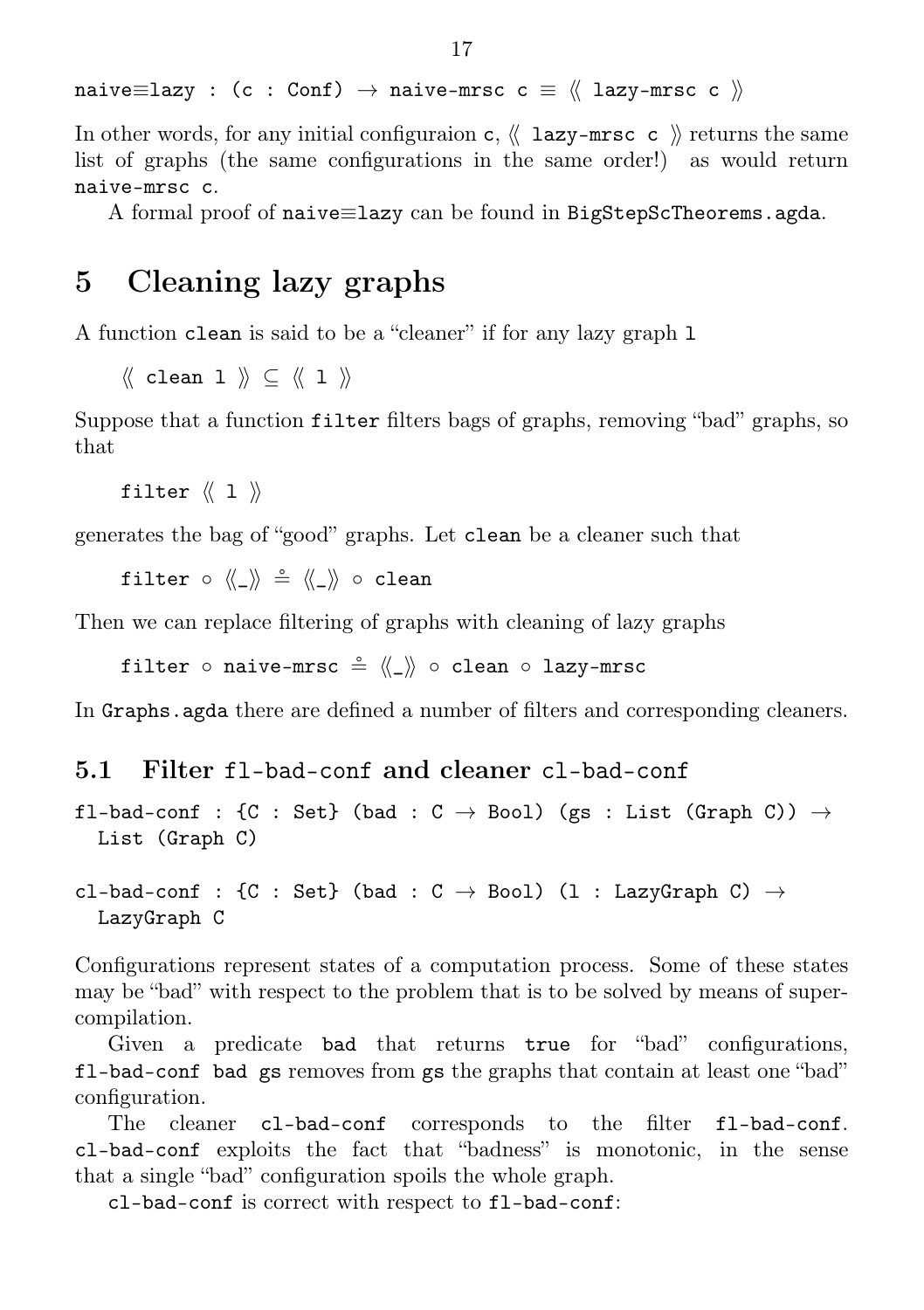cl-bad-conf-correct : {C : Set} (bad :  $C \rightarrow$  Bool)  $\rightarrow$ ⟨⟨\_⟩⟩ ∘ cl-bad-conf bad \$ fl-bad-conf bad ∘ ⟨⟨\_⟩⟩ A formal proof of this theorem is given in GraphsTheorems.agda. It is instructive to take a look at the implementation of cl-bad-conf in Graphs.agda, to get the general idea of how cleaners are really implemented: cl-bad-conf : {C : Set} (bad : C  $\rightarrow$  Bool) (l : LazyGraph C)  $\rightarrow$ LazyGraph C cl-bad-conf $\Rightarrow$  : {C : Set} (bad : C  $\rightarrow$  Bool) (lss : List (List (LazyGraph C)))  $\rightarrow$  List (List (LazyGraph C)) cl-bad-conf\* : {C : Set} (bad :  $C \rightarrow$  Bool) (ls : List (LazyGraph C))  $\rightarrow$  List (LazyGraph C) cl-bad-conf bad  $\emptyset = \emptyset$  $cl$ -bad-conf bad (stop  $c$ ) = if bad c then Ø else (stop c) cl-bad-conf bad (build c lss) = if bad c then  $\emptyset$  else (build c (cl-bad-conf $\rightrightarrows$  bad lss)) cl-bad-conf $\Rightarrow$  bad  $[] = []$ cl-bad-conf $\Rightarrow$  bad (ls :: lss) = cl-bad-conf\* bad ls :: (cl-bad-conf $\Rightarrow$  bad lss)  $cl$ -bad-conf\* bad  $\lceil$  =  $\lceil$  $cl$ -bad-conf\* bad  $(l :: ls)$  = cl-bad-conf bad l :: cl-bad-conf\* bad ls

#### <span id="page-18-0"></span>5.2 Cleaner cl-empty

cl-empty is a cleaner that removes subtrees of a lazy graph that represent empty sets of graphs.

```
cl-empty : {C : Set} (1 : LazyGraph C) \rightarrow LazyGraph C
    cl-bad-conf is correct with respect to \langle \rangle):
cl-empty-correct : \forall {C : Set} (1 : LazyGraph C) \rightarrow\langle\langle cl-empty 1 \rangle\rangle \equiv \langle\langle 1 \rangle\rangle
```
A formal proof of this theorem is given in GraphsTheorems.agda.

#### <span id="page-18-1"></span>5.3 Cleaner cl-min-size

The function cl-min-size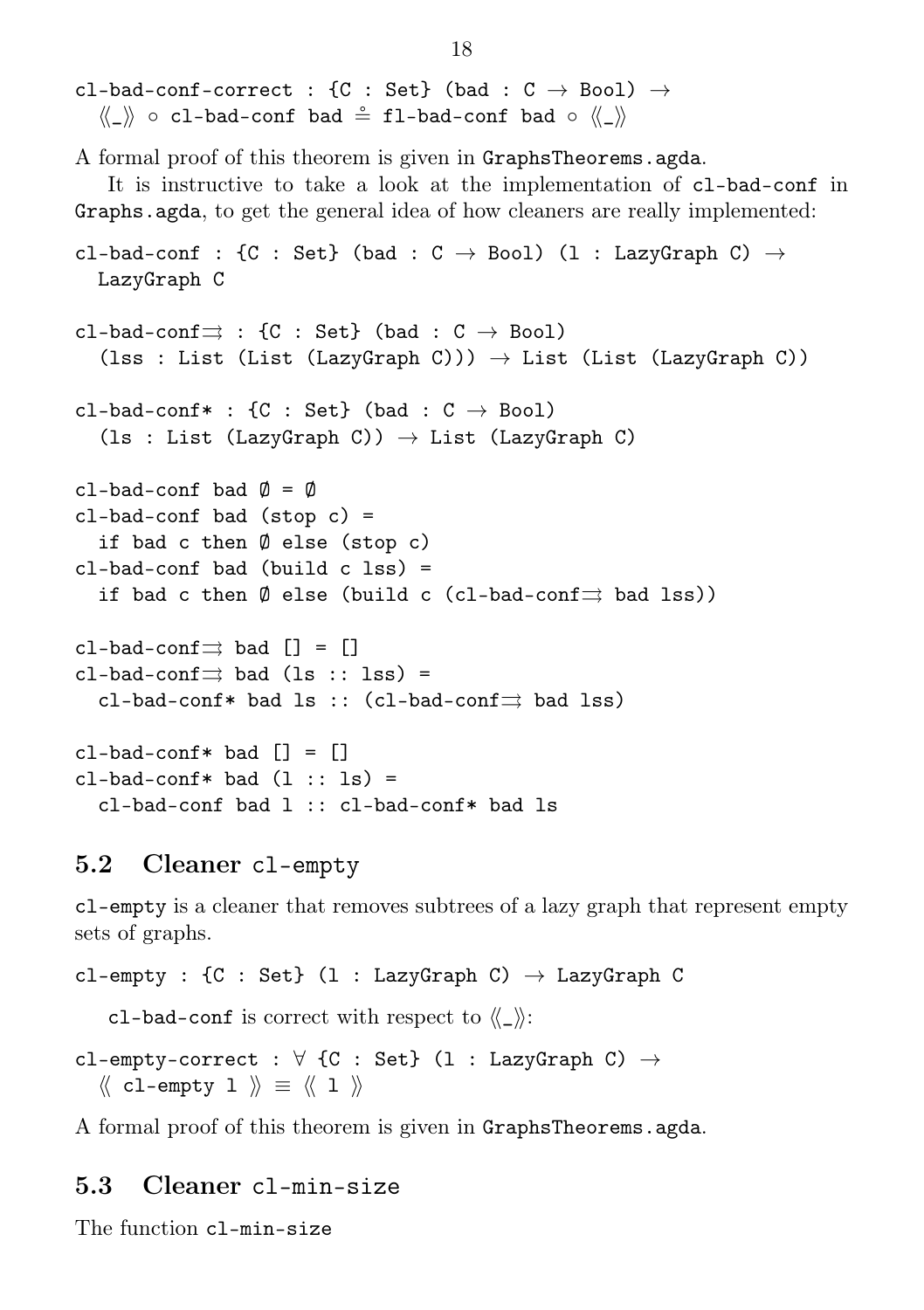cl-min-size :  $\forall$  {C : Set} (1 : LazyGraph C)  $\rightarrow$  N  $\times$  LazyGraph C

takes as input a lazy graph 1 and returns either  $(0, \emptyset)$ , if 1 contains no graphs, or a pair  $(k, 1')$ , where  $1'$  is a lazy graph, representing a single graph  $g'$  of minimal size k.

The details of how cl-min-size is implemented can be found in Graphs.agda.

A good thing about cl-min-size is it cleans any lazy graph l in linear time with respect to the size of 1.

# <span id="page-19-0"></span>6 Codata and corecursion: cleaning before whistling

By using codata and corecursion, we can decompose lazy-mrsc into two stages

lazy-mrsc = prune-cograph ∘ build-cograph

where build-cograph constructs a (potentially) infinite tree, while prune-cograph traverses this tree and turns it into a lazy graph (which is finite).

#### <span id="page-19-1"></span>6.1 Lazy cographs of configurations

A LazyCograph C represents a (potentially) infinite set of graphs of configurations whose type is Graph C (see Cographs.agda).

```
data LazyCograph (C : Set) : Set where
  Ø : LazyCograph C
  stop : (c : C) \rightarrow LazyCograph C
  build : (c : C)(lss : \infty(List (List (LazyCograph C)))) \rightarrow LazyCograph C
```
Note that LazyCograph C differs from LazyGraph C the evaluation of lss in buildnodes is delayed.

#### <span id="page-19-2"></span>6.2 Building lazy cographs

Lazy cographs are produced by the function build-cograph

```
build-cograph : (c : Conf) \rightarrow LazyCograph Conf
```
which can be derived from the function  $lazy-mrsc$  by removing the machinery related to whistles.

build-cograph is defined in terms of a more general function build-cographs′ .

build-cograph' : (h : History) (c : Conf)  $\rightarrow$  LazyCograph Conf build-cograph c = build-cograph′ [] c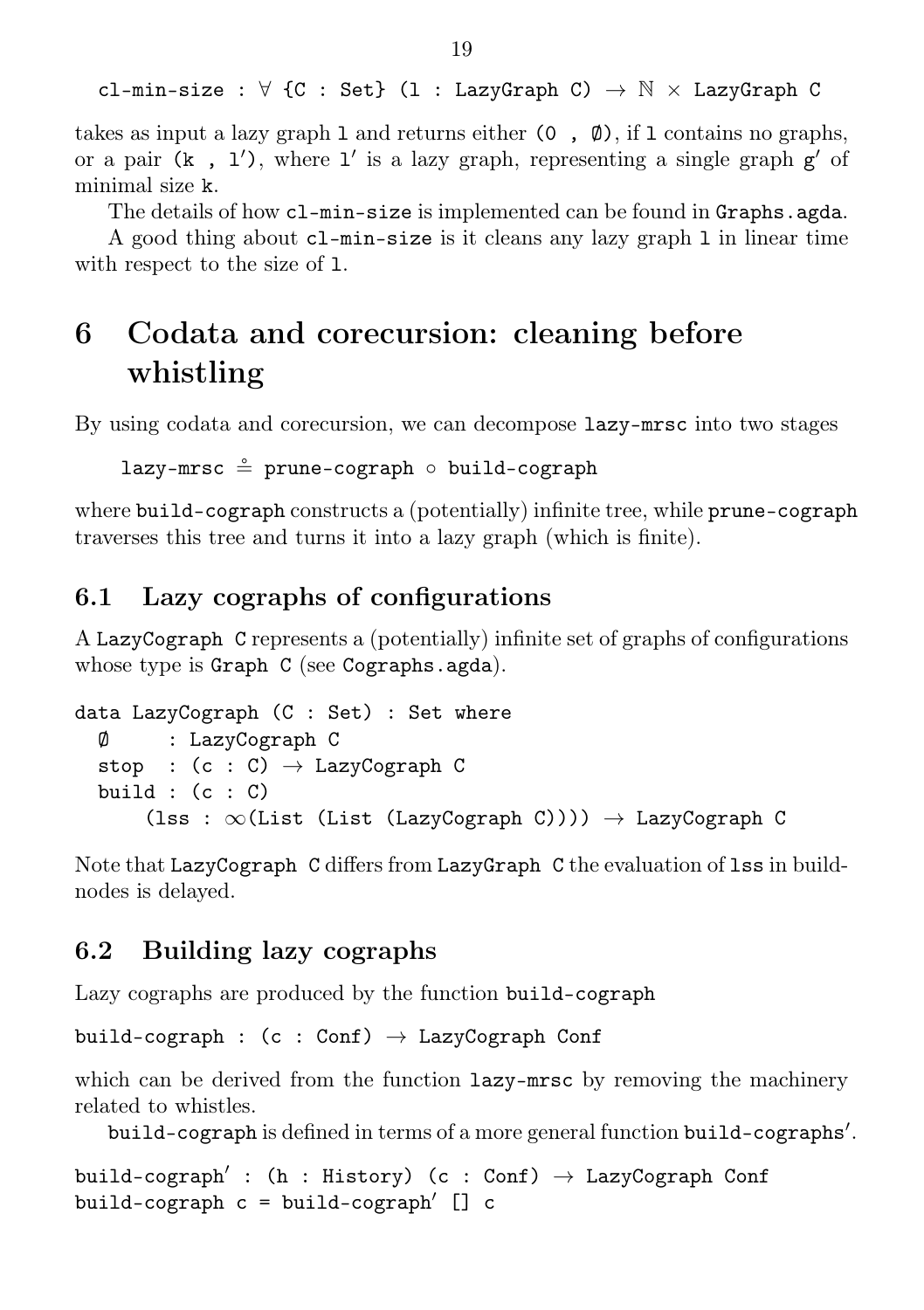The definition of build-cograph′ uses auxiliary functions build-cograph $\Rightarrow$  and build-cograph\*, while the definition of lazy-mrsc just calls map at corresponding places. This is necessary in order for build-cograph′ to pass Agda's "productivity" check.

```
build-cograph\Rightarrow : (h : History) (c : Conf)
     (\text{css : List (List Conf)}) \rightarrow \text{List (List (LazyCograph Conf)})build-cograph* : (h : History)
     (cos : List Conf) \rightarrow List (LazyCograph Conf)build-cograph′ h c with foldable? h c
\ldots | yes f = stop c\ldots | no \negf =
  build c (\sharp build-cograph\rightrightarrows h c (c \rightrightarrows))
build-cograph\Rightarrow h c [] = []
build-cograph\Rightarrow h c (cs :: css) =
  build-cograph* (c :: h) cs :: build-cograph\Rightarrow h c css
build-cograph* h [] = []build-cograph* h (c :: cs) =build-cograph′ h c :: build-cograph* h cs
```
### <span id="page-20-0"></span>6.3 Pruning lazy cographs

A lazy cograph can be pruned by means of the function prune-cograph to obtain a finite lazy graph.

prune-cograph :  $(1 : \text{LazyCograph Conf}) \rightarrow \text{LazyGraph Conf}$ 

which can be derived from the function **lazy-mrsc** by removing the machinery related to generation of nodes (since it only consumes nodes that have been generated by build-cograph).

prune-cograph is defined in terms of a more general function prune-cograph′ :

```
prune-cograph l = prune-cograph' [] bar[] l
```
The definition of prune-cograph′ uses the auxiliary function prune-cograph\*.

```
prune-cograph* : (h : History) (b : Barr \nmid h)(1s : List (LazyCograph Conf)) \rightarrow List (LazyGraph Conf)
```

```
prune-cograph<sup>'</sup> h b \emptyset = \emptysetprune-cograph<sup>'</sup> h b (stop c) = stop c
prune-cograph' h b (build c lss) with \frac{1}{2}? h
```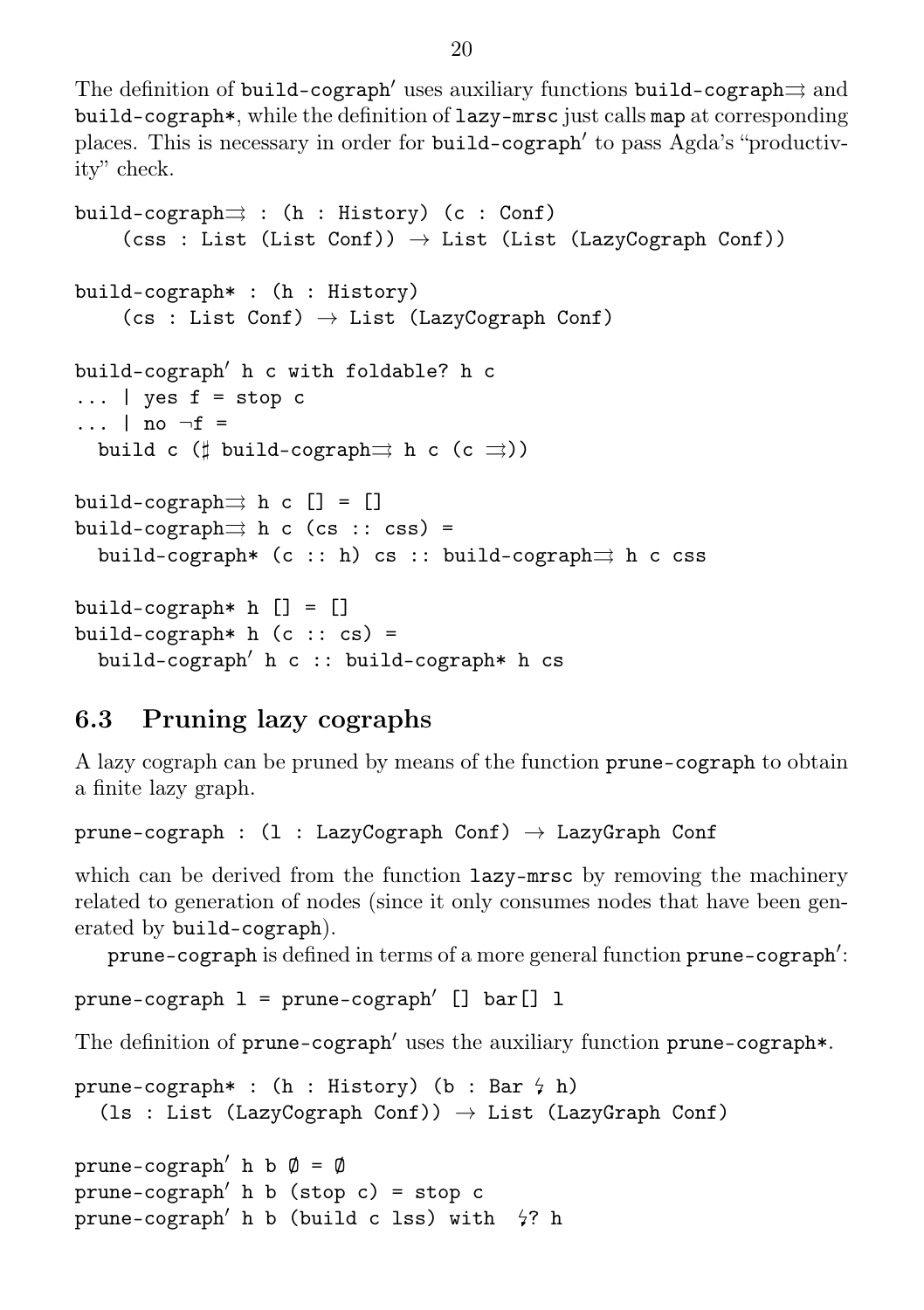```
\ldots | yes w = \emptyset\ldots | no \negw with b
... | now bz with ¬w bz
... | ()
prune-cograph<sup>'</sup> h b (build c lss) | no \negw | later bs =
  build c (map (prune-cograph* (c :: h) (bs c)) (♭ lss))
prune-cograph* h b [] = []prune-cograph* h b (1:: 1s) =
```

```
prune-cograph<sup>\prime</sup> h b l :: (prune-cograph* h b ls)
```
Note that, when processing a node build c lss, the evaluation of lss has to be explicitly forced by ♭.

prune-cograph and build-cograph are correct with respect to lazy-mrsc:

```
prune∘build-correct :
   prune-cograph ∘ build-cograph = lazy-mrsc
```
A proof of this theorem can be found in Cographs.agda.

### <span id="page-21-0"></span>6.4 Promoting some cleaners over the whistle

Suppose  $clean \infty$  is a cograph cleaner such that

```
clean ∘ prune-cograph = prune-cograph ∘ clean∞
```
then

```
clean ∘ lazy-mrsc ≗
  clean ∘ prune-cograph ∘ build-cograph \stackrel{\circ}{=}prune-cograph ∘ clean∞ ∘ build-cograph
```
The good thing about build-cograph and clean $\infty$  is that they work in a lazy way, generating subtrees by demand. Hence, evaluating

```
⟨⟨ prune-cograph ∘ (clean∞ (build-cograph c)) ⟩⟩
```
may be less time and space consuming than evaluating

 $\langle\langle$  clean (lazy-mrsc c)  $\rangle\langle$ 

In Cographs.agda there is defined a cograph cleaner cl-bad-conf $\infty$  that takes a lazy cograph and prunes subrees containing bad configurations, returning a lazy subgraph (which can be infinite):

```
cl-bad-conf\infty : {C : Set} (bad : C \rightarrow Bool) (l : LazyCograph C) \rightarrowLazyCograph C
```
 $cl$ -bad-conf $\infty$  is correct with respect to cl-bad-conf: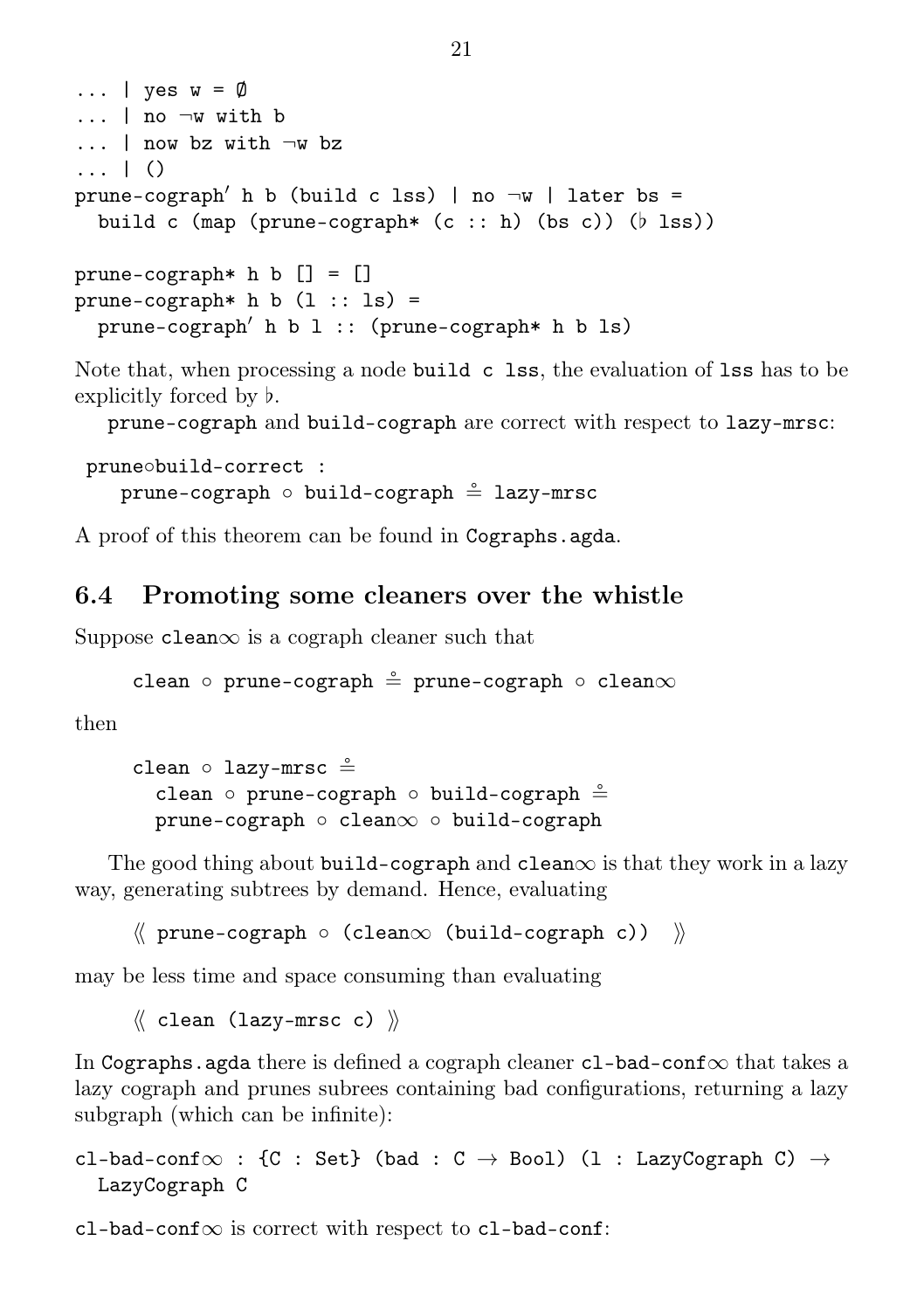```
cl-bad-conf\infty-correct : (bad : Conf \rightarrow Bool) \rightarrowcl-bad-conf bad ∘ prune-cograph \stackrel{\circ}{=}prune-cograph ∘ cl-bad-conf∞ bad
```
A proof of this theorem can be found in Cographs.agda.

## <span id="page-22-0"></span>7 Related work

The idea that supercompilation can produce a compact representation of a collection of residual graphs is due to Grechanik [\[7,](#page-24-7) [8\]](#page-24-8). In particular, the data structure 'LazyGraph C' we use for representing the results of the first phase of the staged multi-result supercompiler can be considered as a representation of "overtrees", which was informally described in [\[7\]](#page-24-7).

Big-step supercompilation was studied and implemented by Bolingbroke and Peyton Jones [\[4\]](#page-24-9). Our approach differs in that we are interested in applying supercompilation to problem solving. Thus

- ∙ We consider multi-result supercompilation, rather than single-result supercompilation.
- ∙ Our big-step supercompilation constructs graphs of configurations in an explicit way, because the graphs are going to be filtered and/or analyzed at a later stage.
- ∙ Bolingbroke and Peyton Jones considered big-step supercompilation in functional form, while we have studied both a relational specification of big-step supercompilation and the functional one and have proved the correctness of the functional specification with respect to the relational one.

A relational specification of single-result supercompilation was suggested by Klimov [\[11\]](#page-24-10), who argued that supercompilation relations can be used for simplifying proofs of correctness of supercompilers. Later, Klyuchnikov [\[20\]](#page-25-10) used a supercompilation relation for proving the correctness of a small-step single-result supercompiler for a higher-order functional language. In the present work we consider a supercompilation relation for a big-step multi-result supercompilation.

We have developed an abstract model of big-step multi-result supercompilation in the language Agda and have proved a number of properties of this model. This model, in some respects, differs from the other models of supercompilation.

The MRSC Toolkit by Klyuchnikov and Romanenko [\[23\]](#page-25-6) abstracts away some aspects of supercompilation, such as the structure of configurations and the details of the subject language. However, the MRSC Toolkit is a framework for implementing small-step supercompilers, while our model in Agda [\[2\]](#page-24-4) formalizes big-step supercompilation. Besides, the MRSC Toolkit is implemented in Scala, for which reason it currently provides no means for neither formulating nor proving theorems about supercompilers implemented with the MRSC Toolkit.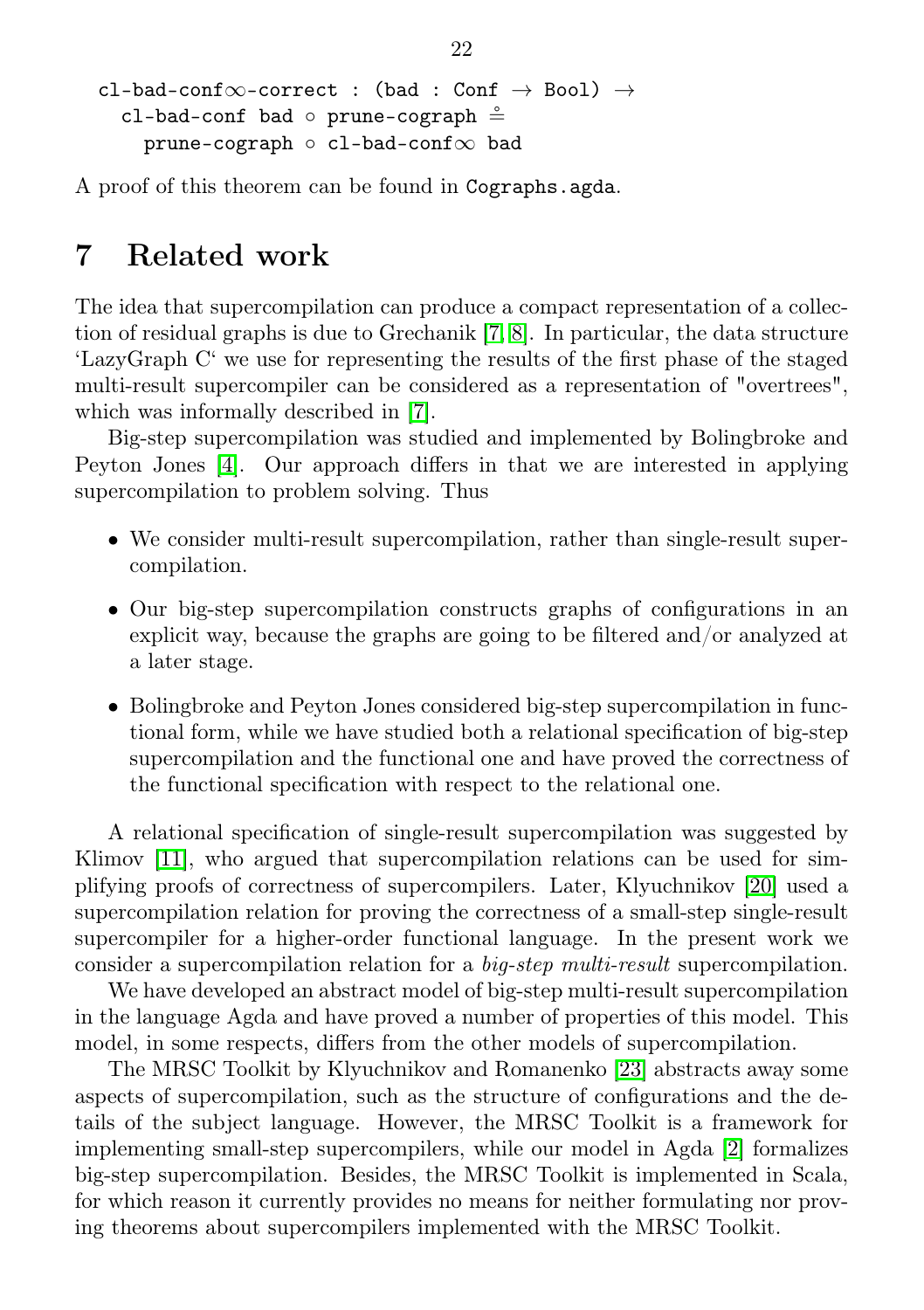Krustev was the first to formally verify a simple supercompiler by means of a proof assistant [\[26\]](#page-26-9). Unlike the MRSC Toolkit and our model of supercompilation, Krustev deals with a specific supercompiler for a concrete subject language. (Note, however, that also the subject language is simple, it is still Turing complete.)

In another paper Krustev presents a framework for building formally verifiable supercompilers [\[27\]](#page-26-10). It is similar to the MRSC in that it abstracts away some details of supercompilation, such as the subject language and the structure of configurations, providing, unlike the MRSC Toolkit, means for formulating and proving theorems about supercompilers.

However, in both cases Krustev deals with single-result supercompilation, while the primary goal of our model of supercompilation is to formalize and investigate some subtle aspects of multi-result supercompilation.

## <span id="page-23-0"></span>8 Conclusions

When using supercompilation for problem solving, it seems natural to produce a collection of residual graphs of configurations by multi-result supercompilation and then to filter this collection according to some criteria. Unfortunately, this may lead to combinatorial explosion.

We have suggested the following solution.

- ∙ Instead of generating and filtering a collection of residual graphs of configurations, we can produce a compact representation for the collection of graphs (a "lazy graph"), and then analyze this representation.
- ∙ This compact representation can be derived from a (big-step) multi-result supercompiler in a systematic way by (manually) staging this supercompiler to represent it as a composition of two stages. At the first stage, some graphbuilding operations are delayed to be later performed at the second stage.
- ∙ The result produced by the first stage is a "lazy graph", which is, essentially, a program to be interpreted at the second stage, to actually generate a collection of residual graphs.
- ∙ The key point of our approach is that a number of problems can be solved by directly analyzing the lazy graphs, rather than by actually generating and analyzing the collections of graphs they represent.
- ∙ In some cases of practical importance, the analysis of a lazy graph can be performed in linear time.

## Acknowledgements

The authors express their gratitude to the participants of the Refal seminar at Keldysh Institute for useful comments and fruitful discussions.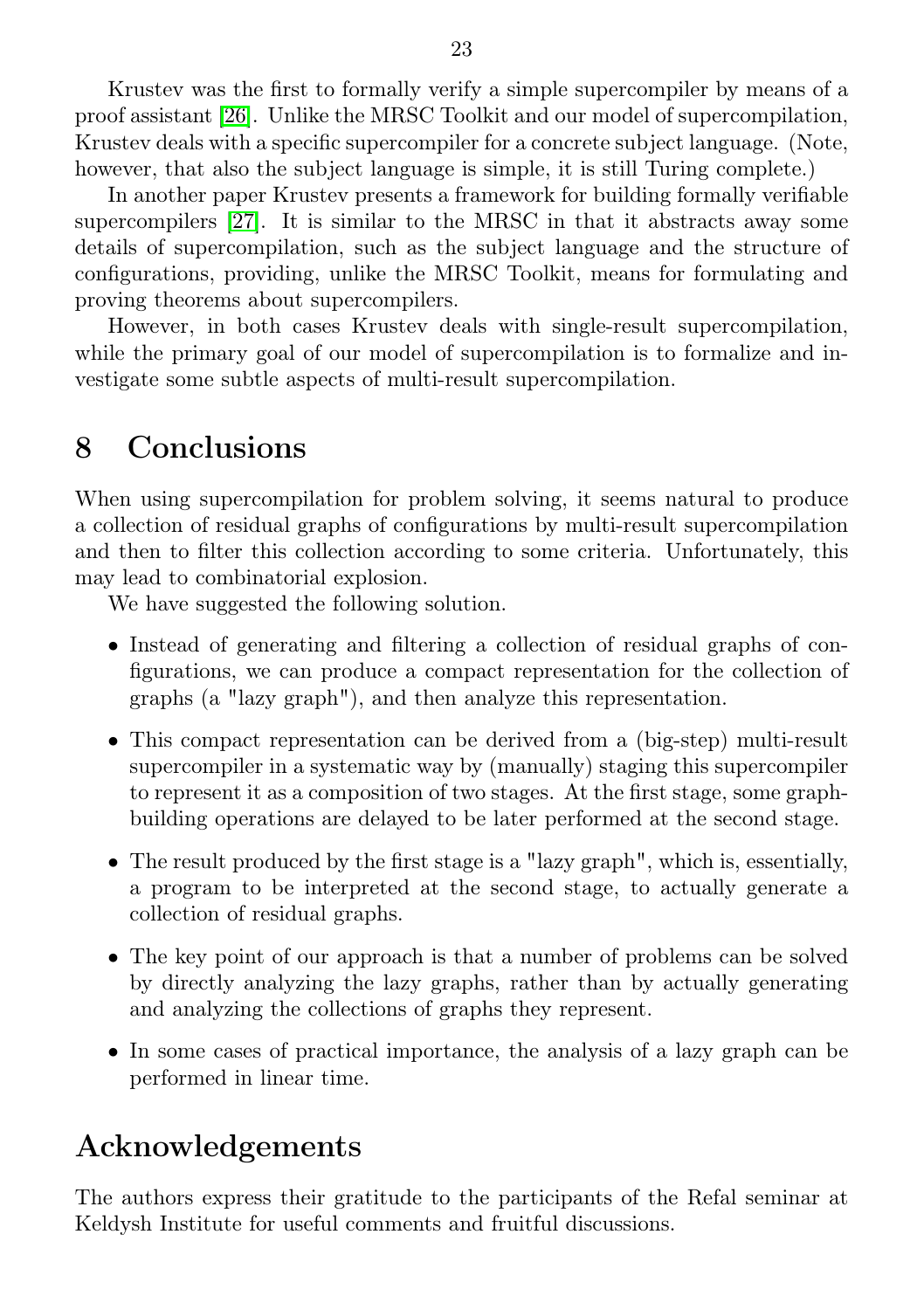## <span id="page-24-13"></span>References

- <span id="page-24-5"></span>[1] Staged multi-result supercompilation: filtering before producing, 2013. <https://github.com/sergei-romanenko/staged-mrsc-agda>.
- <span id="page-24-4"></span>[2] The Agda Wiki, 2013. <http://wiki.portal.chalmers.se/agda/>.
- <span id="page-24-12"></span>[3] D. Bjørner, M. Broy, and I. V. Pottosin, editors. Perspectives of Systems Informatics, Second International Andrei Ershov Memorial Conference, Akademgorodok, Novosibirsk, Russia, June 25–28, 1996, volume 1181 of Lecture Notes in Computer Science. Springer, 1996.
- <span id="page-24-9"></span>[4] M. Bolingbroke and S. Peyton Jones. Supercompilation by evaluation. In Proceedings of the third ACM Haskell symposium on Haskell, Haskell '10, pages 135–146, New York, NY, USA, 2010. ACM.
- <span id="page-24-11"></span>[5] E. Clarke, I. Virbitskaite, and A. Voronkov, editors. Perspectives of Systems Informatics, 8th Andrei Ershov Informatics Conference, PSI 2011, Akademgorodok, Novosibirsk, Russia, June  $27 - July 01$ ,  $2011$ , volume 7162 of Lecture Notes in Computer Science. Springer, 2012.
- <span id="page-24-6"></span>[6] T. Coquand. About Brouwer's fan theorem. Revue internationale de philosophie, 230:483–489, 2003.
- <span id="page-24-7"></span>[7] S. A. Grechanik. Overgraph representation for multi-result supercompilation. In Klimov and Romanenko [\[18\]](#page-25-11), pages 48–65.
- <span id="page-24-8"></span>[8] S. A. Grechanik. Supercompilation by hypergraph transformation. Keldysh Institute Preprints, (26), 2013. URL: <http://library.keldysh.ru/preprint.asp?lg=e&id=2013-26>.
- <span id="page-24-0"></span>[9] A. V. Klimov. An approach to supercompilation for object-oriented languages: the Java Supercompiler case study. In Nemytykh [\[34\]](#page-26-11), pages 43–53.
- <span id="page-24-1"></span>[10] A. V. Klimov. JVer project: Verification of Java programs by the Java Supercompiler. <http://pat.keldysh.ru/jver/>, 2008.
- <span id="page-24-10"></span>[11] A. V. Klimov. A program specialization relation based on supercompilation and its properties. In Nemytykh [\[34\]](#page-26-11), pages 54–77.
- <span id="page-24-2"></span>[12] A. V. Klimov. A Java Supercompiler and its application to verification of cache-coherence protocols. In Pnueli et al. [\[36\]](#page-26-12), pages 185–192.
- <span id="page-24-3"></span>[13] A. V. Klimov. Multi-result supercompilation in action: Solving coverability problem for monotonic counter systems by gradual specialization. In International Workshop on Program Understanding, PU 2011, Novososedovo, Russia, July 2–5, 2011, pages 25–32. Ershov Institute of Informatics Systems, Novosibirsk, 2011.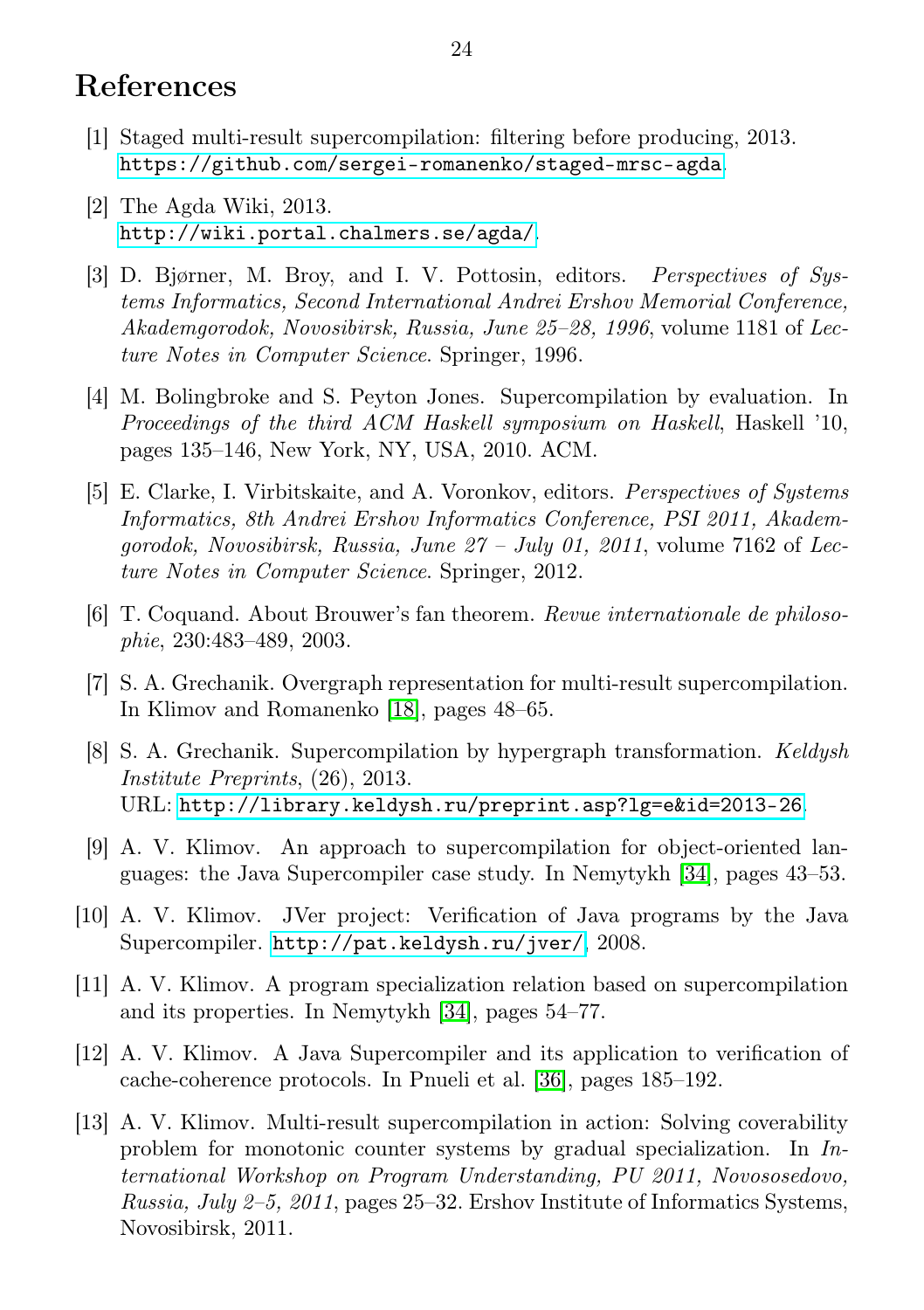- <span id="page-25-3"></span>[14] A. V. Klimov. Yet another algorithm for solving coverability problem for monotonic counter systems. In V. Nepomnyaschy and V. Sokolov, editors, PSSV, pages 59–67. Yaroslavl State University, 2011.
- <span id="page-25-2"></span>[15] A. V. Klimov. Solving coverability problem for monotonic counter systems by supercompilation. In Clarke et al. [\[5\]](#page-24-11), pages 193–209.
- <span id="page-25-8"></span>[16] A. V. Klimov, I. G. Klyuchnikov, and S. A. Romanenko. Automatic verification of counter systems via domain-specific multi-result supercompilation. Keldysh Institute Preprints, (19), 2012. URL: <http://library.keldysh.ru/preprint.asp?lg=e&id=2012-19>.
- <span id="page-25-9"></span>[17] A. V. Klimov, I. G. Klyuchnikov, and S. A. Romanenko. Implementing a domain-specific multi-result supercompiler by means of the MRSC toolkit. Keldysh Institute Preprints, (24), 2012. URL: <http://library.keldysh.ru/preprint.asp?lg=e&id=2012-24>.
- <span id="page-25-11"></span>[18] A. V. Klimov and S. A. Romanenko, editors. Third International Valentin Turchin Workshop on Metacomputation, Pereslavl-Zalessky, Russia, July 5– 9, 2012. Ailamazyan University of Pereslavl, Pereslavl-Zalessky, 2012.
- <span id="page-25-1"></span>[19] I. G. Klyuchnikov. Supercompiler HOSC 1.0: under the hood. Keldysh Institute Preprints, (63), 2009. URL: <http://library.keldysh.ru/preprint.asp?id=2009-63>.
- <span id="page-25-10"></span>[20] I. G. Klyuchnikov. Supercompiler HOSC: proof of correctness. Keldysh Institute Preprints, (31), 2010. URL: <http://library.keldysh.ru/preprint.asp?lg=e&id=2010-31>.
- <span id="page-25-0"></span>[21] I. G. Klyuchnikov and S. A. Romanenko. SPSC: a simple supercompiler in scala. In PU'09 (International Workshop on Program Understanding), 2009.
- <span id="page-25-4"></span>[22] I. G. Klyuchnikov and S. A. Romanenko. Proving the equivalence of higherorder terms by means of supercompilation. In Pnueli et al. [\[36\]](#page-26-12), pages 193– 205.
- <span id="page-25-6"></span>[23] I. G. Klyuchnikov and S. A. Romanenko. MRSC: a toolkit for building multiresult supercompilers. Keldysh Institute Preprints, (77), 2011. URL: <http://library.keldysh.ru/preprint.asp?lg=e&id=2011-77>.
- <span id="page-25-7"></span>[24] I. G. Klyuchnikov and S. A. Romanenko. Formalizing and implementing multi-result supercompilation. In Klimov and Romanenko [\[18\]](#page-25-11), pages 142– 164.
- <span id="page-25-5"></span>[25] I. G. Klyuchnikov and S. A. Romanenko. Multi-result supercompilation as branching growth of the penultimate level in metasystem transitions. In Clarke et al. [\[5\]](#page-24-11), pages 210–226.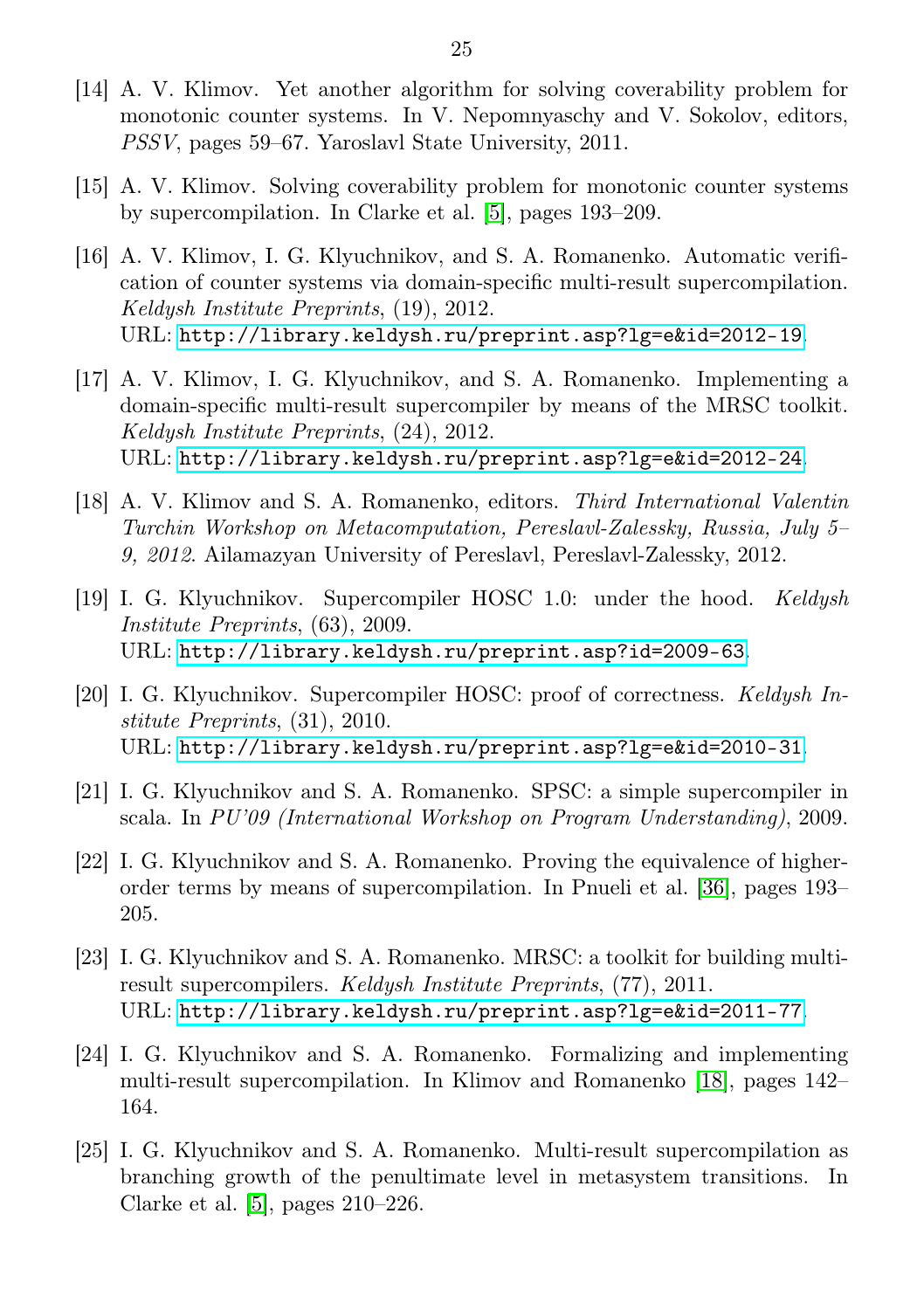- <span id="page-26-9"></span>[26] D. N. Krustev. A simple supercompiler formally verified in Coq. In A. P. Nemytykh, editor, META, pages 102–127. Ailamazyan University of Pereslavl, Pereslavl-Zalessky, 2010.
- <span id="page-26-10"></span>[27] D. N. Krustev. Towards a framework for building formally verified supercompilers in Coq. In H.-W. Loidl and R. Peña, editors, Trends in Functional Programming, volume 7829 of Lecture Notes in Computer Science, pages 133–148. Springer, 2012.
- <span id="page-26-8"></span>[28] A. P. Lisitsa and A. P. Nemytykh. SCP4: Verification of protocols. [http:](http://refal.botik.ru/protocols/) [//refal.botik.ru/protocols/](http://refal.botik.ru/protocols/).
- <span id="page-26-7"></span>[29] A. P. Lisitsa and A. P. Nemytykh. Verification of MESI cache coherence protocol. <http://www.csc.liv.ac.uk/~alexei/VeriSuper/node5.html>.
- <span id="page-26-4"></span>[30] A. P. Lisitsa and A. P. Nemytykh. Towards verification via supercompilation. In COMPSAC, pages 9–10. IEEE Computer Society, 2005.
- <span id="page-26-5"></span>[31] A. P. Lisitsa and A. P. Nemytykh. Verification as a parameterized testing (experiments with the SCP4 supercompiler). Programming and Computer Software, 33(1):14–23, 2007.
- <span id="page-26-6"></span>[32] A. P. Lisitsa and A. P. Nemytykh. Reachability analysis in verification via supercompilation. *Int. J. Found. Comput. Sci.*, 19(4):953-969, 2008.
- <span id="page-26-3"></span>[33] A. P. Nemytykh. The supercompiler SCP4: General structure. In M. Broy and A. V. Zamulin, editors, PSI, volume 2890 of Lecture Notes in Computer Science, pages 162–170. Springer, 2003.
- <span id="page-26-11"></span>[34] A. P. Nemytykh, editor. First International Workshop on Metacomputation in Russia, Pereslavl-Zalessky, Russia, July 2–5, 2008. Ailamazyan University of Pereslavl, Pereslavl-Zalessky, 2008.
- <span id="page-26-2"></span>[35] A. P. Nemytykh and V. A. Pinchuk. Program transformation with metasystem transitions: Experiments with a supercompiler. In Bjørner et al. [\[3\]](#page-24-12), pages 249–260.
- <span id="page-26-12"></span>[36] A. Pnueli, I. Virbitskaite, and A. Voronkov, editors. Perspectives of Systems Informatics, 7th International Andrei Ershov Memorial Conference, PSI 2009, Akademgorodok, Novosibirsk, Russia, June 15-19, 2009. Revised Papers, volume 5947 of Lecture Notes in Computer Science. Springer, 2010.
- <span id="page-26-0"></span>[37] M. H. Sørensen. Turchin's supercompiler revisited: an operational theory of positive information propagation. Master's thesis, Dept. of Computer Science, University of Copenhagen, 1994.
- <span id="page-26-1"></span>[38] M. H. Sørensen, R. Glück, and N. D. Jones. A positive supercompiler. Journal of Functional Programming, 6(6):811–838, 1996.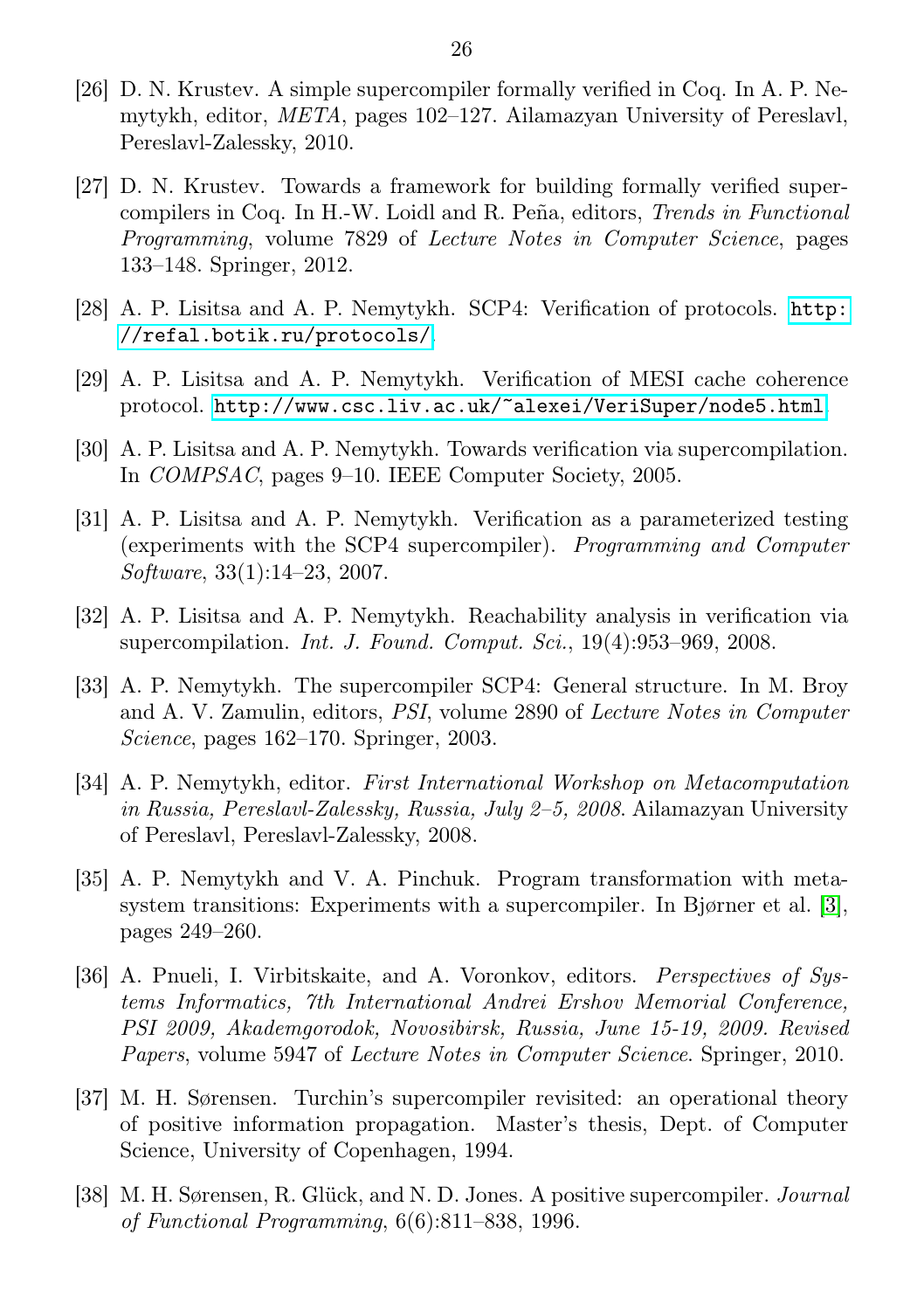- <span id="page-27-5"></span>[39] W. Taha. A gentle introduction to multi-stage programming. In C. Lengauer, D. S. Batory, C. Consel, and M. Odersky, editors, Domain-Specific Program Generation, volume 3016 of Lecture Notes in Computer Science, pages 30–50. Springer, 2003.
- <span id="page-27-6"></span>[40] W. Taha. A gentle introduction to multi-stage programming, part II. In R. Lämmel, J. Visser, and J. Saraiva, editors, GTTSE, volume 5235 of Lecture Notes in Computer Science, pages 260–290. Springer, 2007.
- <span id="page-27-0"></span>[41] V. F. Turchin. A supercompiler system based on the language Refal. ACM SIGPLAN Not., 14(2):46–54, 1979.
- <span id="page-27-1"></span>[42] V. F. Turchin. The language Refal: The theory of compilation and metasystem analysis. Technical Report 20, Courant Institute of Mathematical Sciences, New York University, 1980.
- <span id="page-27-3"></span>[43] V. F. Turchin. The concept of a supercompiler. ACM Transactions on Programming Languages and Systems (TOPLAS), 8(3):292–325, 1986.
- <span id="page-27-4"></span>[44] V. F. Turchin. Supercompilation: Techniques and results. In Bjørner et al. [\[3\]](#page-24-12), pages 227–248.
- <span id="page-27-2"></span>[45] V. F. Turchin, R. M. Nirenberg, and D. V. Turchin. Experiments with a supercompiler. In LFP '82: Proceedings of the 1982 ACM Symposium on LISP and Functional Programming, August 15-18, 1982, Pittsburgh, PA, USA, pages 47–55. ACM, 1982.